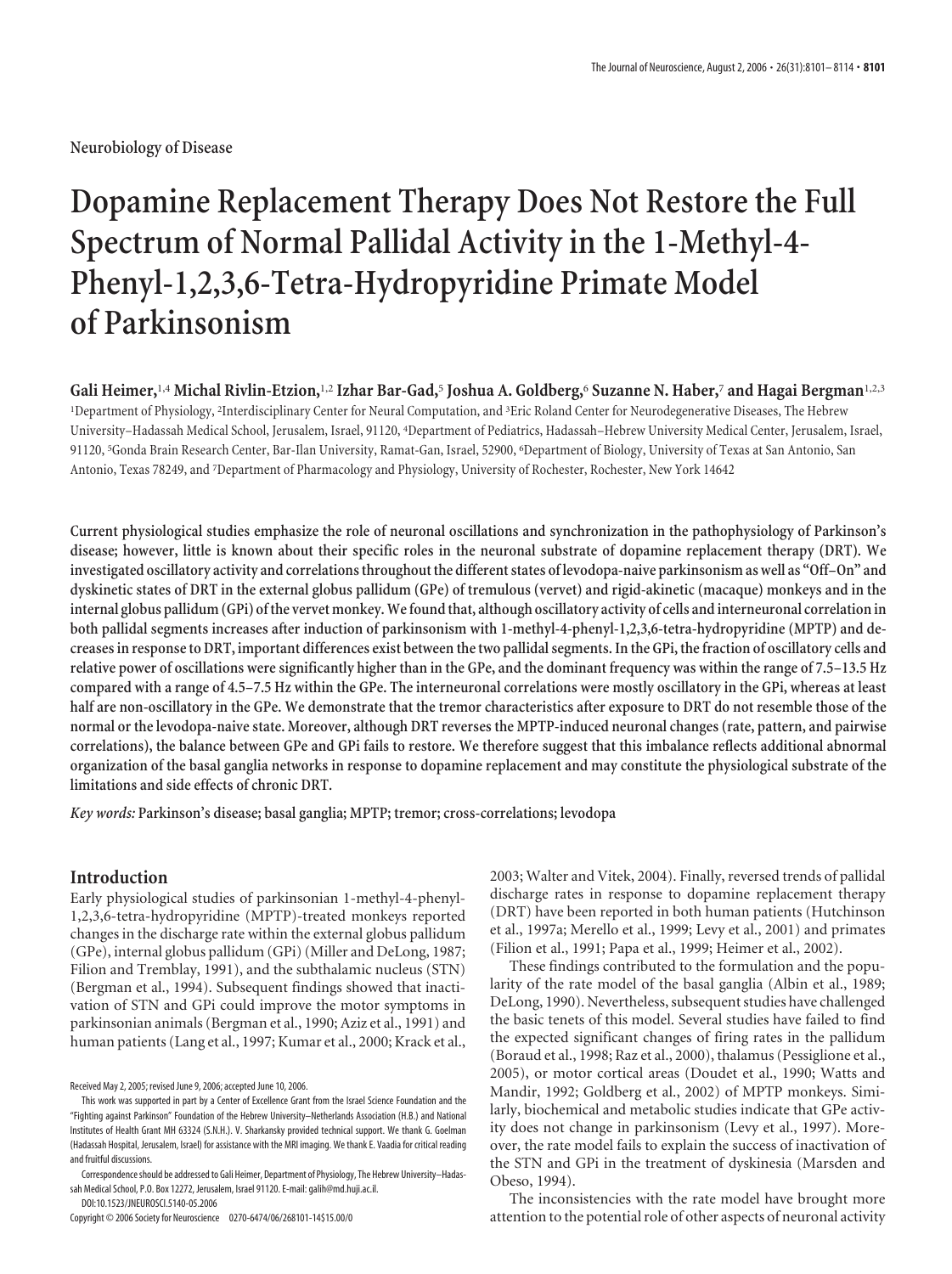such as firing patterns (Boraud et al., 2001; Wichmann and Soares, 2006) and neuronal synchronization (Bergman et al., 1998) in the pathophysiology of Parkinson's disease (PD). Recent studies have reported an increase in both oscillatory activity and correlation of pallidal cells in MPTP primates (Nini et al., 1995; Raz et al., 2000) and parkinsonian patients (Hurtado et al., 1999; Levy et al., 2000). Although abnormal pallidal synchronization has been shown to decrease in response to DRT (Heimer et al., 2002), detailed studies of pattern and synchronization during different DRT stages are still lacking. Moreover, recent human studies (Levy et al., 2002) have only found oscillatory neuronal correlation in tremulous patients, which leads to the question of whether the increased neuronal synchronization is not merely a byproduct of the tremor or of the activity of independent neural oscillators with similar frequencies.

Human studies are limited by constraints of recording duration, selected anatomical targets, and the clinical state of the patients (e.g., most operated patients have already developed dyskinesia). In this study, we combined multielectrode recordings in the pallidum of control and MPTP-treated monkeys with a newly improved tool for spectral analysis of spike trains (Rivlin-Etzion et al., 2006). Using these tools, we investigated the role of pallidal oscillatory and non-oscillatory correlation throughout the different clinical states of MPTP-induced parkinsonism and DRT (levodopa-naive parkinsonian state and optimal and dyskinesiainducing DRT states).

# **Materials and Methods**

*Animals and behavioral paradigm.* Two monkeys, a vervet (African green monkey, *Cercopithecus aethiops aethiops*, female, weight of 3.8 kg, monkey Q) and a rhesus (*Macaca mulatta*, female, weight of 5.7 kg, monkey R) were trained to perform a simple visuomotor task. The monkeys' health was monitored by a veterinarian, and their fluid consumption, diet, and weight were assessed daily. All procedures were in accordance with the National Institutes of Health *Guide for the Care and Use of Laboratory Animals* (1996) and with the Hebrew University guidelines for the use and care of laboratory animals in research, approved and supervised by the Institutional Committee for Animal Care and Use.

*Surgical procedures.* After training, an 18 mm Cilux recording chamber was attached to the skull over a trephine hole to allow access to the pallidum. The recording chamber was tilted 50° laterally in the coronal plan, with its center targeted at the following stereotaxic coordinates (in mm): monkey Q, anterior 13, lateral 7, height 3 (Contreras et al., 1981); monkey R, anterior 12, lateral 7, height 5 (Paxinos et al., 2000). The chamber coordinates were adjusted and then verified using magnetic resonance imaging (MRI) [BioSpec 4.7 tesla animal system (Bruker, Ettlingen, Germany), fast-spin echo sequence; effective echo time, 80 ms; repetition time, 2.5 s; 13 coronal slices, 2 mm wide]. All surgical and MRI procedures were performed under deep general anesthesia.

*Neural activity: recording and analysis.* During recording sessions, the monkeys' heads were immobilized, and eight glass-coated tungsten microelectrodes (impedance of  $0.3-1.2$  M $\Omega$  at 1000 Hz), confined within a cylindrical guide (1.65 mm inner diameter), were advanced separately (EPS; Alpha-Omega Engineering, Nazareth, Israel) into the pallidum.

Each electrode signal was amplified with a gain of 5000 –20,000 and bandpass filtered with a 300 – 6000 Hz four-pole Butterworth filter (MCP -2.8; Alpha-Omega Engineering). This electrical activity was sorted and classified on-line using a template-matching algorithm (MSD 3.21; Alpha-Omega Engineering). The sampling rate of spike detection pulses and behavioral events was 12 kHz (AlphaMap 5.0; Alpha-Omega Engineering). In the vervet monkey Q, we also recorded the continuous analog output of the electrodes, which was sampled at 24 kHz.

Entry into the pallidum (the functional lateral border of the GPe) was easily recognized in our penetrations because of the considerably different firing rate, pattern, and spike shape of pallidal versus striatal neurons. The classification of each recorded cell as belonging to either the external

or internal pallidum was determined by several criteria: the depth of the electrode [depth from the striatal–pallidal functional border of all GPe and GPi cells included in the study was 0.48  $\pm$  0.39 and 2.54  $\pm$  0.82 mm (mean  $\pm$  SD, respectively)], other anatomical/physiological structures identified along the electrode trajectory (e.g., border cells), and the firing pattern of the cell (which only served as a criterion in the normal state). If the classification as GPe or GPi was in doubt, the unit was excluded from the analysis. In monkey R, no GPi cells corresponded to all of the above criteria and we report only on the GPe activity of this monkey. Cells were selected for recording as a function of their signal-to-noise ratio and real-time assessment of their isolation quality. Only stable and well isolated (as judged by stable spike waveforms and off-line verification of stable firing rates) units were included in this study. The stable recording time was 24.5  $\pm$  10.6 and 20.8  $\pm$  10.4 min (mean  $\pm$  SD) in monkeys Q and R, respectively. Minimum stable recording time was 4 and 3.3 min for monkeys Q and R, respectively. The total number of units that met the above criteria and were included in this study was as follows: 623 and 102 GPe units from monkeys Q and R, respectively, and 174 GPi units from monkey Q. We attempted to cover most of the area of the GPe and GPi. We estimated the spatial location of our recordings using the alignment of the *x–y* coordinates of the chamber with the MR images and atlases (Contreras et al., 1981; Paxinos et al., 2000). Our penetrations span the stereotaxic range of A10 to A15 (GPe) and A11 to A14 (GPi) in monkey Q and A9 to A15 (GPe) in monkey R.

We conducted quantitative analyses of firing rates and oscillatory firing patterns of all pallidal cells included in the study. Cross-correlations were calculated for pairs of neurons with overlapping periods of stable recording. Only neuronal pairs that were recorded by different electrodes were included to avoid possible artifacts in the cross-correlograms attributable to a shadowing effect of high discharge rates in cells recorded from the same electrode (Bar-Gad et al., 2001). Although the shadowing effect may be compensated for in neurons that exhibit a near Poissonian firing pattern (Bar-Gad et al., 2001), estimation of oscillatory correlations between neighboring units may be overbiased because of the shadowing effect. Statistical tests were accepted as significant at  $p < 0.01$  unless specified otherwise. The same threshold was applied when comparing the neural activity for both monkeys and for all clinical states.

Oscillatory activity of the cells was estimated using the power spectrum density of the spike trains (frequency resolution, 0.25 Hz). To compensate for artifacts caused by the refractory period, we used the shuffling method (Rivlin-Etzion et al., 2006) in which the spectrum of the original spike train is divided by the mean spectrum of the locally ( $T = \sim$ 175 ms) shuffled ( $n = 20$ ) spike trains. A confidence level ( $p < 0.01$ , normalized to the total number of bins) for the compensated spectrum was constructed based on the high-frequency range of 270 –300 Hz, at which the spectrum was flat. A cell was considered oscillatory if its compensated spectrum contained at least two consecutive bins within the range of 4.5–30 Hz that crossed the  $p = 0.01$  confidence level.

For the analysis of neuronal correlation, we tested the null hypothesis of independent activity in both the time and frequency domains. We therefore searched for either significant peaks and troughs in the crosscorrelogram (a nonflat correlogram) or a peak in the cross-spectra (indicative of a significant periodic oscillatory correlation). The crosscorrelograms were calculated for 5000 ms offset, using 1 ms bins and recording edge corrections. Baseline firing rate and SD were estimated using the first and last 500 ms of the  $\pm$ 5000 ms cross-correlogram. A peak

**Table 1. Order of appearance of clinical symptoms in the MPTP monkeys**

|                     | Days after first MPTP injection |                    |  |  |
|---------------------|---------------------------------|--------------------|--|--|
| Symptom             | Monkey Q (vervet)               | Monkey R (macaque) |  |  |
| Lower limb dystonia |                                 |                    |  |  |
| Flexed posture      |                                 |                    |  |  |
| <b>Bradykinesia</b> |                                 |                    |  |  |
| Akinesia            | 4                               |                    |  |  |
| Freezing            | 4                               |                    |  |  |
| Rigidity            |                                 |                    |  |  |
| <b>Tremor</b>       |                                 | 10                 |  |  |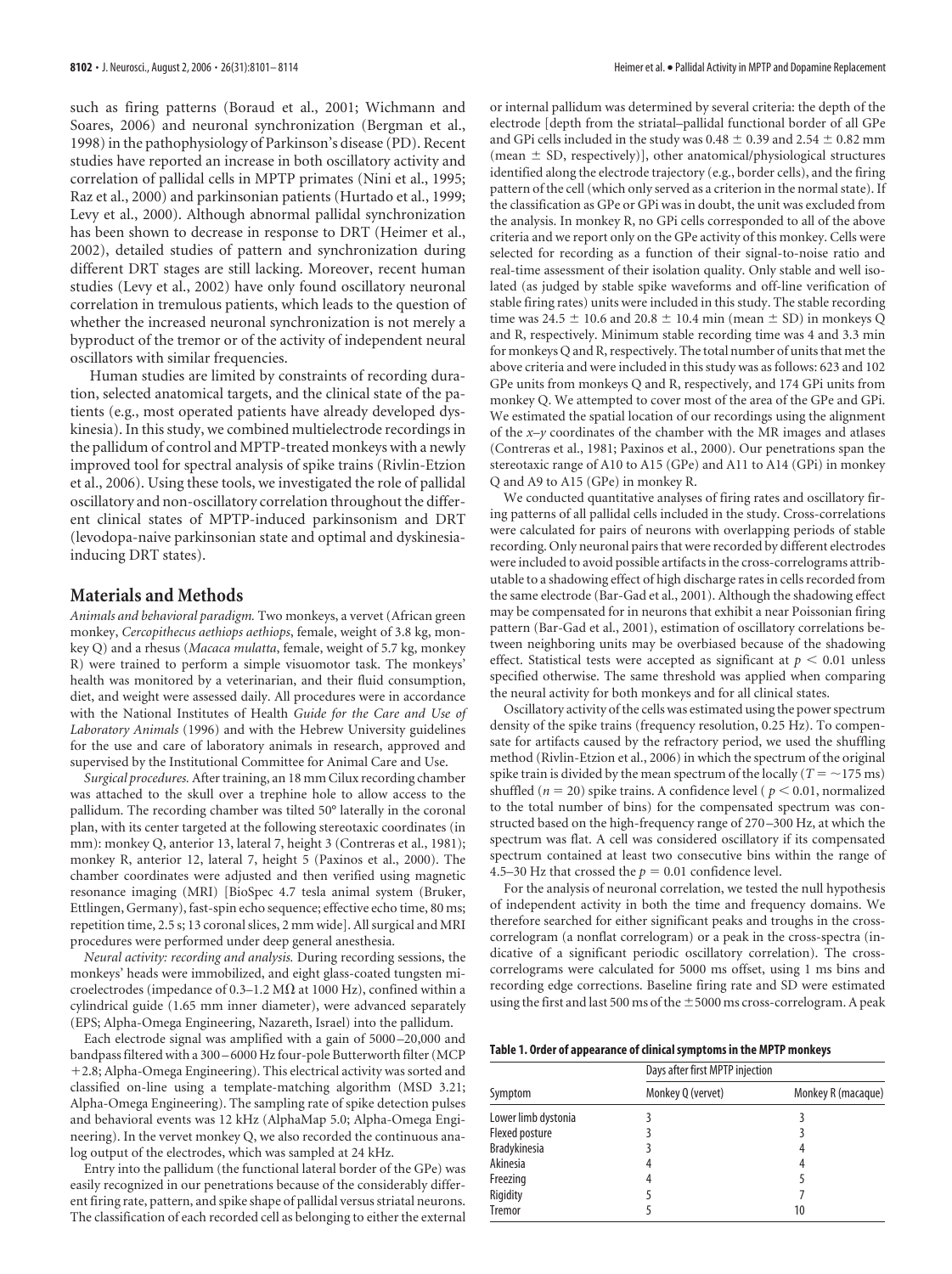

Figure 1. Photomicrographs of TH staining demonstrating the loss of dopaminergic substantia nigra pars compacta neurons in the MPTP-treated monkeys compared with a control animal. *A* was taken from a control normal macaque monkey; *B* and*C*are from the MPTP-treated monkeys R (macaque) and Q (vervet), respectively. The photomicrographs illustrate the levels of rostral striatum (row 1), central striatum (row 2), and midbrain (row 3). Note the lack of TH-positive staining throughout the striatum with the exception of the ventral striatum, particularly the shell region. TH-positive cells are selectively lost in the ventral tier (see arrows) but selectively spared in the ventral tegmental area. C, Caudate; P, putamen; VS, ventral striatum; SN, substantia nigra; VTA, ventral tegmental area.

or trough was considered significant if it was made up of at least two consecutive bins that crossed the threshold of  $p = 0.01$  (normalized to the total number of bins) and was within an offset of  $\pm 250$  ms from 0. The significance of the oscillatory correlations was assessed using the cross-spectral density of the spike trains. As in the analysis of single-cell oscillations, we used the shuffling method (Rivlin-Etzion et al., 2006). The cross-spectrum of the original spike trains was divided by the mean cross-spectrum of the globally shuffled ( $n = 20$ ) spike trains. A confidence level ( $p < 0.01$ , normalized to the total number of bins) for the

#### **Table 2. Accelerometer recording data**

Heimer et al. • Pallidal Activity in MPTP and Dopamine Replacement **J. Neurosci., August 2, 2006 • 26(31):8101** – 8114 • **8103** 

compensated spectrum was constructed based on the high-frequency range of 270 –300 Hz, at which the spectrum was flat. A correlogram was considered to have significant periodic oscillations if its compensated spectrum contained at least two consecutive bins within the range of 4.5–30 Hz that crossed the  $p = 0.01$  confidence level. A noncorrelated pair was defined as a pair that had neither a significant peak in the crossspectra nor a significant peak or trough in the cross-correlogram. An oscillatory correlated pair was defined as a neuronal pair that had a significant peak in the cross-spectra. A nonoscillatory correlated pair was defined as a neuronal pair that only had a significant peak or trough in the cross-correlogram but did not have a significant peak in the cross-spectra.

Comparison between the mean neuronal firing rate throughout the different clinical states was done using the Student's *t* test, with a significance of  $p < 0.01$  unless otherwise stated. In the analysis of rate changes in the continuously recorded cells, a significant change was defined as a decrease or increase of the firing rate of the cell by more than 10% of the baseline (before treatment) firing rate. The comparison of the fraction of neuronal oscillations and pairwise correlations in the different states was done using a  $\chi^2$  test with a significance of  $p < 0.01$ .

*Tremor: recording and analysis.* We used uniaxial accelerometers (8630C5; Kistler, Amherst, NY) to assess limb tremor. The analog output of the accelerometers was sampled at 712 and 521 Hz in monkeys Q and R, respectively. Monkey R had one accelerometer fastened to its right hand (contralateral to the recorded hemisphere), and monkey Q had four accelerometers fastened to each of its four limbs. The accelerometers were attached distally on either the back of the hand or the foot. In the vervet monkey Q, we encountered many recording artifacts attributable to the strong tremor and collision

of the monkey's limbs against solid surfaces, resulting in saturation of the recording apparatus and truncation of the data. We therefore only included accelerometer records that had a good signal-to-noise ratio and did not include such artifacts.

Visual inspection of the raw traces revealed that the tremor episodes tended to be short; hence, calculating the power spectra over long periods would lead to a misrepresentation of the spectral content of these episodes. We therefore cut the data into 10 s fragments and performed

|                             | <b>NOR</b>      | PNT              | POT-on             | POT-off         | PDT-on          | PDT-off         |
|-----------------------------|-----------------|------------------|--------------------|-----------------|-----------------|-----------------|
| Monkey Q (vervet)           |                 |                  |                    |                 |                 |                 |
| Recording days              | 10              | 12               | 6                  | 6               | 9               | 9               |
| Accelerometers <sup>a</sup> | 40              | 25               | 11                 | 16              | 19              | 10 <sup>°</sup> |
| Total segments              | 13,124          | 15,373           | 2442               | 2092            | 3979            | 1467            |
| Tremulous segments (%)      | 4.5%            | 41.0%            | 50.9%              | 43.2%           | 42.3%           | 45%             |
| Coherent pairs              | 19.2% (5 of 26) | 69.6% (39 of 56) | $10.0\%$ (3 of 30) | 15.2% (5 of 33) | 16.7% (5 of 30) | 17.9% (5 of 28) |
| Monkey R (macaque)          |                 |                  |                    |                 |                 |                 |
| Recording days              |                 | 4                |                    |                 |                 |                 |
| Accelerometers              |                 |                  |                    |                 |                 |                 |
| Total segments              | 2038            | 1807             |                    |                 | 977             | 567             |
| Tremulous segments (%)      | 1.3%            | 4.5%             |                    |                 | 14.8%           | 0.7%            |
|                             |                 |                  |                    |                 |                 |                 |

POT-on, On periods of parkinsonian monkey undergoing optimal DRT on a daily basis; POT-off, Off periods of parkinsonian monkey undergoing optimal DRT; PDT-on, On periods of parkinsonian monkey undergoing daily DRT after th development of dyskinesia; PDT-off, Off periods of parkinsonian monkey undergoing daily DRT treatment after the development of dyskinesia.

"Accelerometers refer to the number of accelerometer recordings within each state. In monkey Q, this number is higher than the number of recording days because of the multiple limb recordings and is lower than four times t of recording days because of the discarding of sessions with artifacts.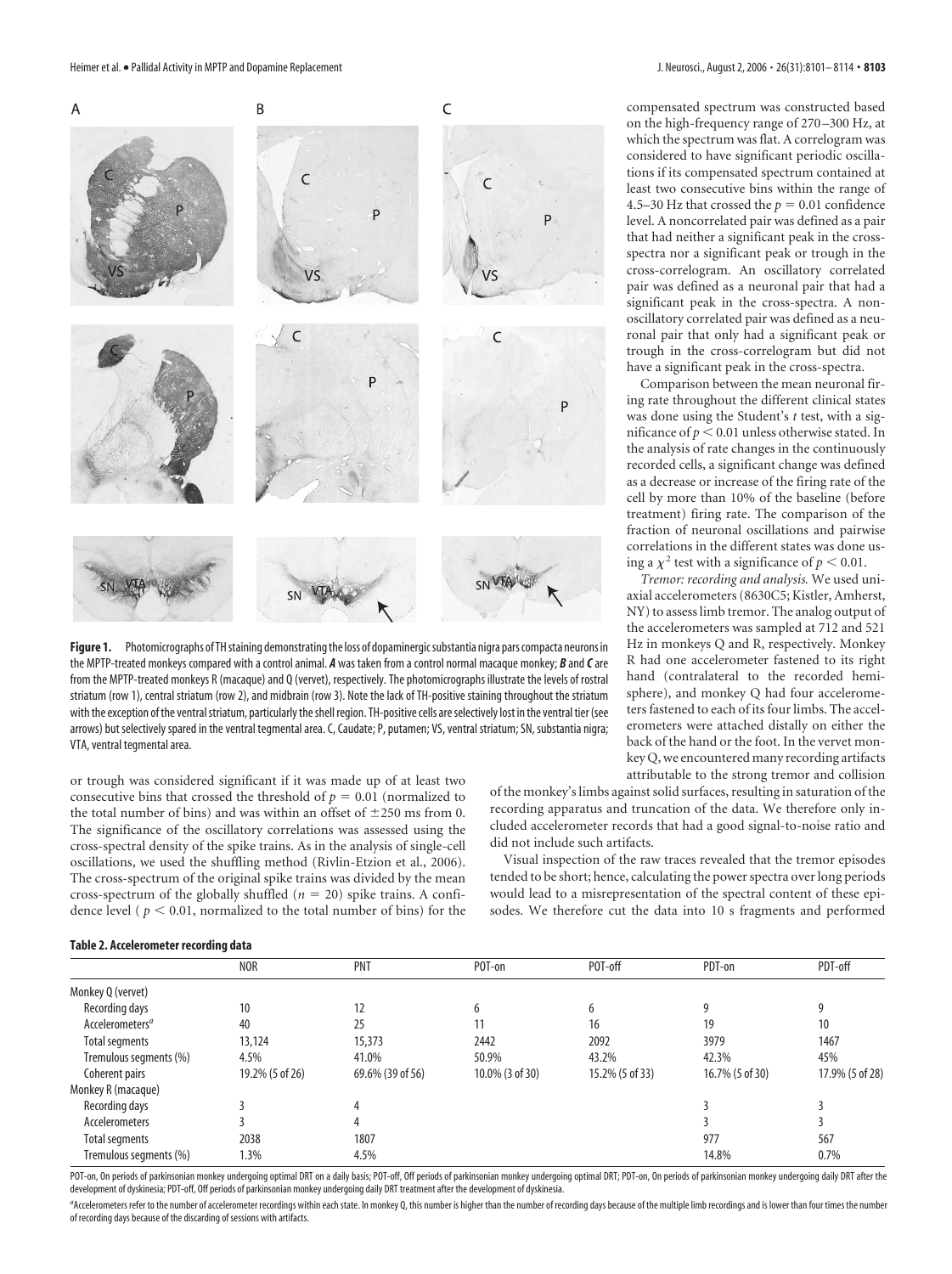A

power spectra analysis for every segment with a 1024 bin fast Fourier transform, yielding a spectral resolution of 0.7 and 0.5 Hz in monkeys Q and R, respectively. The SD of the spectrum noise was calculated from the tail of the spectrum (55–200 Hz). We considered all peaks that were over 7 SD above a  $p = 0.01$  threshold to be significant (this combination of thresholds yielded the most similar results to visual judgment). Because of recording artifacts in low (3 Hz) frequencies (presumed to reflect limb movements) and  $\sim$  30 Hz (presumed to result from the resonance frequency of the specific accelerometers used), we only included the peaks that were between the frequencies of 3.5 and 28 Hz. If a segment had at least one significant peak within that range, it was considered tremulous. We calculated for each limb and each state the percentage of all the tremulous segments and the frequency distribution of the tremor frequencies of all the identified peaks.

In monkey Q, the coherence between limb movements was calculated on the data of the simultaneously recorded accelerometers. For each pair of simultaneously recorded accelerometers, a coherence function was calculated for the same frequency range applied in the tremor analysis, and significant peaks were searched for in the range of 3.5–28 Hz. We checked the mean of the coherence function between 25 and 30 Hz as an indicator of the noise level of the coherence function and excluded the functions with mean noise  $>0.055$  (a threshold chosen according to visual inspection of the data). In addition, we excluded the coherence function if the two accelerometers had an unequivocal noise artifact in the same frequency. We first used a standard significance criterion for the coherence function (Bloomfield, 1976; Brillinger, 1981):

$$
1-(1-a)^{\frac{1}{L-1}},
$$

where *a* is the level of confidence (here *a* 0.999), and *L* is the number of windows used in the calculation (length of the data divided by the window size, which in our case was 4096). We then applied a second threshold and considered as significant only those functions in which the integral between the two points in which the function crossed the significance line exceeded 0.04 (a threshold chosen according to visual inspection of the data). The overall coherence for each state was calculated as the percentage of accelerometer pairs that had at least one significant peak in their coherence function of the total number of possible pairs.

*MPTP and dopamine replacement therapy.* Parkinsonism was induced by five intramuscular injections of 0.4 mg/kg of the MPTP-HCl neurotoxin (Aldrich, Milwaukee, WI) over a period of 4 d (two injections on the first day). Both monkeys were clinically assessed on a regular basis using a modified primate clinical

staging scale (Hoehn and Yahr, 1967; Imbert et al., 2000). In both monkeys, severe parkinsonism developed within 5 d from initiation of the four day MPTP treatment, and recordings were resumed 4 d after the last injection.

After 14 d of recordings in the parkinsonian state and 18 d after the last







Figure 2. Examples of accelerometer recordings and analysis. A, B, Four simultaneous accelerometer recordings of limb tremor in monkey Q in the levodopa-naive parkinsonian state (A) and the On period of optimally treated state (B). The tremor is shown in two different timescales of 100 and 2 s. The tremor in the levodopa-naive parkinsonian state is quite regular, and coherence between the limbs is evident in both between- and within-tremor episodes. In contrast, in the treatment state, the tremor traces are erratic and there is no apparent coherence between the limbs. *C*, The spectrograms and power spectra of the same four simultaneously recorded accelerometer traces shown in the top panel of *A*. The relative power ordinate is expressed as a logarithmic scale. LH, Left hand; RH, right hand; LF, left foot; RF, right foot.

MPTP injections (in both monkeys), we initiated dopamine replacement therapy on a daily basis. Starting doses for monkey Q were  $0.5 \times 25/250$ mg of Dopicar [L-3,4-dihydroxyphenylalanine and carbidopa; Merck Sharp and Dohme, Haarlem, The Netherlands] in the morning and 5 mg of Parlodel (Bromocryptine; Sandoz, Basel, Switzerland) divided equally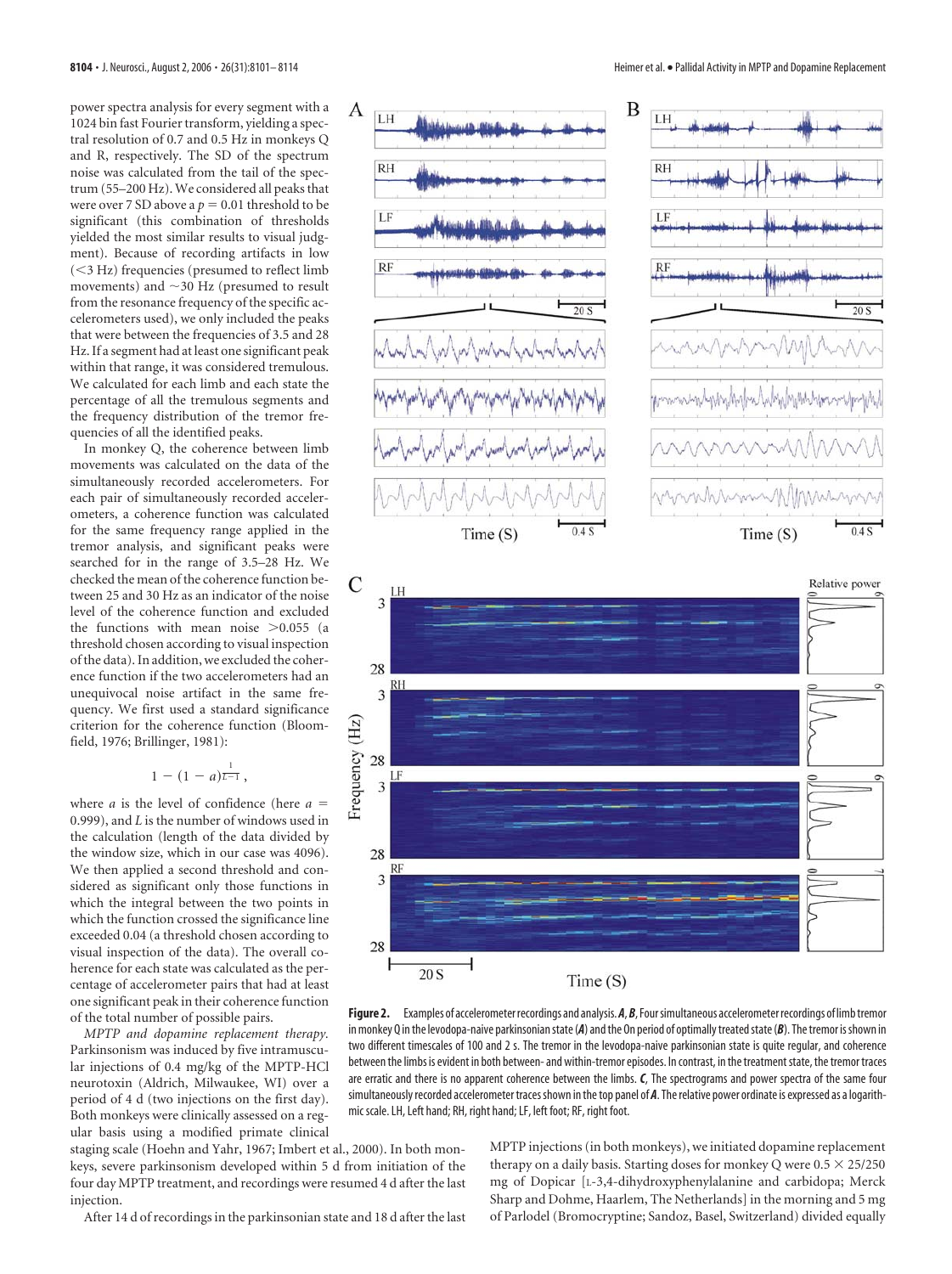

**Figure 3.** Results of the tremor analysis in both monkeys. *A* and *B* illustrate the percentage of segments that exhibited significant 3.5–28 Hz tremor, in monkeys R and Q, respectively, throughout the clinical states. *C* illustrates the percentage of coherence among all pairs of simultaneously recorded accelerometers in monkey Q throughout the clinical states. **D** illustrates the distribution of the tremor frequencies in both monkeys, from the normal state (top) to the dyskinetic Off state (bottom) in the same order as they appear in  $A-C$ . All significant 3.5–28 Hz tremor peaks (possibly more than 1 for a single segment) are shown. NOR, Normal state; PNT, parkinsonian levodopa-naive (not treated) monkey; POT-on, on periods of parkinsonian monkey undergoing optimal DRT on a daily basis; POT-off, Off periods of parkinsonian monkey undergoing optimal DRT; PDT-on, On periods of parkinsonian monkey undergoing daily DRT after the development of dyskinesia. PDT-off, Off periods of parkinsonian monkey undergoing daily DRT treatment after the development of dyskinesia.

between morning and evening. Starting doses for monkey R were 0.5  $\times$ 25/250 mg of Dopicar and 5 mg of Parlodel twice daily, in the morning and in the evening. The drugs were administered orally as crushed powder dissolved in liquid. The doses were slowly increased and adjusted to achieve optimal clinical response, and then the recordings were resumed. After a period of recording in the optimal treatment state, we gradually increased the doses until the development of dyskinesia and resumed the recordings once more. Maximal doses attained in monkey Q were 1.5 25/250 mg of Dopicar with 2.5 mg of Parlodel in the morning and  $1 \times$ 25/250 mg of Dopicar with 2.5 mg Parlodel in the evening. Maximal doses attained in monkey R were  $1.75 \times 25/250$  mg of Dopicar with 5 mg of Parlodel in the morning and  $1.25 \times 25/250$  mg of Dopicar with 5 mg of Parlodel in the evening.

The clinical state was assessed daily by human observation. During the recordings, "Off" periods were defined either as the periods before the morning dose or periods of over 5 h from the last dose providing there were clear symptoms of severe parkinsonism. The clinical definition of the "Off–On" transition was based on observation of limbs and tail

movements, resumption of task performance, or appearance of involuntary dyskinetic movements (at the stage these had already developed). "On" periods were defined as the periods after the Off–On transition and up to 3 h from the administration of drugs. We use the following abbreviations for the clinical states: NOR refers to the normal state, PNT refers to the parkinsonian levodopa-naive ("no treatment") state, POT refers to the state of optimal treatment in the parkinsonian monkey, and PDT refers to the state of dyskinesia-inducing treatment in the parkinsonian monkey. When using the phrase "all parkinsonian states," we refer to the levodopa-naive state along with the Off states of both the optimal treatment (POT) and the dyskinetic treatment (PDT) periods. When referring to Off or On states without mentioning POT or PDT, we mean the Off or On states of both optimal and dyskinetic treatment. When referring to "all treatment states," we mean both the optimal and dyskinetic treatment states in monkey Q and the dyskinetic state in monkey R.

In the recordings during the DRT state, we recorded each day for 10 –30 min in the Off period before the morning dose. We then administered the medications while keeping the electrodes in position and subsequently resumed the recordings. In many cases, this protocol enabled recording of a given unit before, during, and after administration of DRT. In other cases, when units were lost during the oral administration of the drugs, it still enabled us to record the activity of other cells in the immediate vicinity of the cells studied before DRT. The protocol also made it possible in some instances to record the ongoing discharge changes of cells in response to the medication. In the data analysis, however, we only included the stable segments before and after these transients. Periods of complete cessation of GPi discharge after DRT were excluded from the analysis, because it was impossible to characterize the firing patterns and neuronal synchronization of cells that were virtually inactive. Because in monkey R we started using the above protocol only after the appearance of dyskinesia, the recordings of the optimal treatment state in this monkey did not match our Off/On criteria and were omitted from the study.

*Histology.* After the last recording session (98 d from last MPTP injection in monkey Q and 151 d in monkey R), the monkeys were deeply anesthetized with a lethal dose of pentobarbital and perfused through the heart with saline, followed by a 4% paraformaldehyde fixative solution. Brains were removed and cryoprotected in increasing gradients of sucrose (10, 20, and finally 30%). Adjacent serial sections of 50  $\mu$ m, from both control animals and MPTP-treated animals, were processed for either a Nissl stain or immunocytochemistry for tyrosine hydroxylase (TH). Sections were incubated with antisera to TH (mouse anti-TH, 1:20,000; Eugene Tech, Allendale, NJ) in 0.1 M phosphate buffer with 0.3% Triton X-100 and 10% normal goat serum (Incstar, Stillwater, MN) for 4 nights at 4°C and further processed using the avidin– biotin method (rabbit Elite Vectastain ABC kit; Vector Laboratories, Burlingame, CA). Nissl histology was used to verify the recording location. However, the use of multiple-electrode recording, with a guide of outer diameter 2.2 mm, does not enable exact reconstruction of all penetration tracks, and therefore we only verified the recording boundaries to be inside the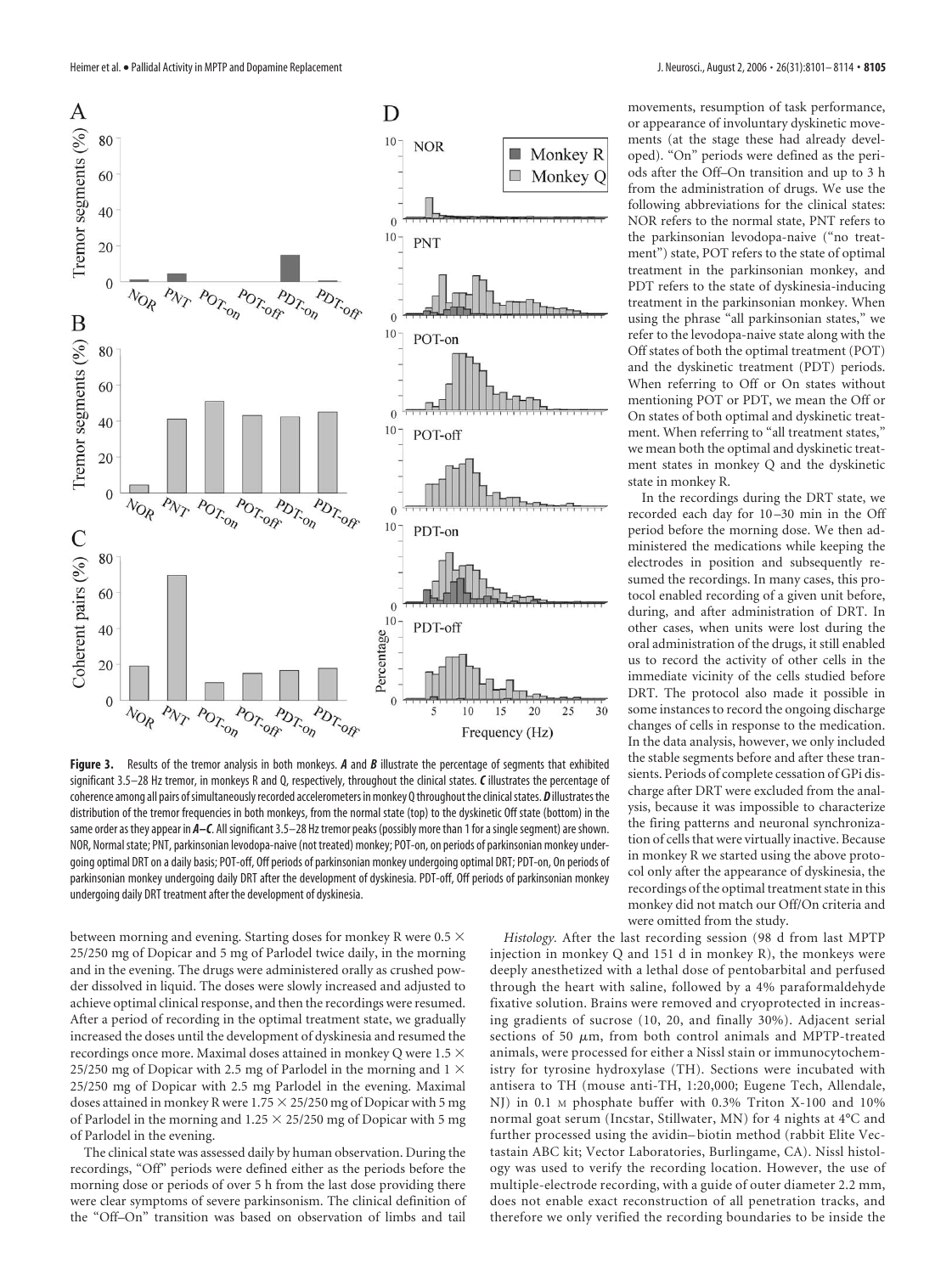pallidum. To estimate the dopaminergic fiber loss, the striatum was divided into three regions based on cortical inputs (limbic, associative, and motor) and analyzed for optical density of TH-positive fibers (NIH Image version 1.63). Mean density measurements were corrected for background staining by subtracting the average density sampled from white matter areas in each section. To standardize intensity across scans, an autoradiographic [ 14C] microscale, multilevel reference strip (Amersham Biosciences, Arlington Heights, IL) was used to calibrate NIH Image.

# **Results**

# **Clinical states**

The first signs of parkinsonism appeared on the third day of the MPTP injections in both monkeys and continued to evolve over the following 2–7 d (Table 1). Many prolonged episodes of low-frequency distal tremor were observed in monkey Q (vervet), whereas the short-lived tremor episodes of monkey R (macaque) appeared mostly in response to agitation and involved mainly the axial and proximal muscles. Both monkeys remained in a stable condition of severe parkinsonism during all recording days in the parkinsonian levodopa-naive state.

Dopamine replacement therapy commenced 18 d after the last MPTP injection in both monkeys. The first response to therapy was seen after the third dose of medication in monkey Q and the fourth dose in monkey R  $(\sim 24$  h after initiation of treatment). The

clinical effects of DRT included regaining of ability to self-feed, an increase in amount and velocity of movements, straightening of posture, and also a resumption (although suboptimal) of performance of the behavioral paradigm. The effects of DRT did not include a reduction of clinically observed tremor (for similar observations in human patients, see Vidailhet et al., 1999). In the macaque monkey R, which was relatively nontremulous in the parkinsonian levodopa-





**Figure 4.** Discharge rates of five GPe neurons recorded simultaneously and continuously throughout the clinical Off–On transition in the dyskinetic treatment state (PDT). *A*, Continuous 28 min recording illustrates changes in the neuronal discharge rates, pattern, and synchronization in response to DRT. Medication was administered orally 33 min before onset of recording (black arrow); clinical Off–On transition was noted after 20 min of recording (open arrow). *B–D*, Ten second traces of the raw analog recording of the same cells shown in *A*. Note the repeated long (several seconds) synchronous bursts in the Off period (*B*,*C*) that disappear in the consecutive On period (*D*).

naive state, the On state was accompanied by the appearance of tremor episodes. In the tremulous vervet monkey, there was an increase in apparent amplitude of the tremor rather than a change in its incidence. The first signs of peak-dose dyskinesia appeared after 6 and 7 weeks of daily DRT in monkeys Q and R, respectively. The dyskinesia manifested as overall hyperactivity, involuntary jerks of the limbs, torticolis, and episodes of circling.

|                                    | <b>NOR</b>               | <b>PNT</b>               | POT-on                   | POT-off                 | PDT-on                  | PDT-off                 |
|------------------------------------|--------------------------|--------------------------|--------------------------|-------------------------|-------------------------|-------------------------|
| A. Neuronal firing rates           |                          |                          |                          |                         |                         |                         |
| (mean $\pm$ SEM)                   |                          |                          |                          |                         |                         |                         |
| GPe monkey R                       | $64.8 \pm 5.7 (n = 17)$  | $61.5 \pm 4.2 (n = 47)$  |                          |                         | $75.0 \pm 5.7 (n = 23)$ | $47.4 \pm 2.9 (n = 15)$ |
| GPe monkey Q                       | $63.6 \pm 1.7 (n = 173)$ | $48.8 \pm 1.3 (n = 181)$ | $80.8 \pm 4.2 (n = 32)$  | $45.7 \pm 2.8 (n = 56)$ | $80.5 \pm 3.6 (n = 85)$ | $30.3 \pm 1.8$ (n = 96) |
| GPi monkey Q                       | $67.3 \pm 4.2 (n = 34)$  | $71.5 \pm 3.9 (n = 50)$  | $43.5 \pm 10.3 (n = 12)$ | 79.8 $\pm$ 4.5 (n = 35) | $32.6 \pm 5.8 (n = 28)$ | $55.3 \pm 4.5 (n = 17)$ |
| B. Percentage of oscillatory cells |                          |                          |                          |                         |                         |                         |
| GPe monkey R                       | $0\%$ (0 of 17)          | 44.7% (21 of 47)         |                          |                         | 17.4% (4 of 23)         | 13.3% (2 of 15)         |
| GPe monkey Q                       | 3.5% (6 of 173)          | 33.7% (61 of 181)        | $6.3\%$ (2 of 32)        | 12.5% (7 of 56)         | 3.5% (3 of 85)          | 14.6% (14 of 96)        |
| Gpi monkey Q                       | $2.9\%$ (1 of 34)        | 82.0% (41 of 50)         | 25.0% (3 of 12)          | 71.4% (25 of 35)        | 10.7% (3 of 28)         | 64.7% (11 of 17)        |
| C. Percentage of correlated pairs  |                          |                          |                          |                         |                         |                         |
| GPe-GPe monkey R                   | $8.3\%$ (1 of 12)        | 32.3% (20 of 62)         |                          |                         | 30.8% (8 of 26)         | 70.0% (21 of 30)        |
| GPe-GPe monkey Q                   | 16.2% (53 of 327)        | 38.3% (164 of 428)       | 17.5% (7 of 40)          | 54.8% (57 of 104)       | 21.3% (29 of 136)       | 67.9% (161 of 237)      |
| GPi-GPi monkey Q                   | 16.3% (7 of 43)          | 91.8% (56 of 61)         | 55.6% (5 of 9)           | 82.6% (19 of 23)        | 22.7% (5 of 22)         | 85.0% (17 of 20)        |
| D. Percentage of oscillatory out   |                          |                          |                          |                         |                         |                         |
| of all correlated pairs            |                          |                          |                          |                         |                         |                         |
| GPe-GPe monkey R                   | $0\%$ (0 of 1)           | 5.0% (1 of 20)           |                          |                         | $0\%$ (0 of 8)          | $4.8\%$ (1 of 21)       |
| GPe-GPe monkey Q                   | $3.8\%$ (2 of 53)        | 43.3% (71 of 164)        | $0\%$ (0 of 7)           | 14.0% (0 of 7)          | $0\%$ (0 of 29)         | $5.6\%$ (9 of 161)      |
| GPi-GPi monkey Q                   | $0\%$ (0 of 7)           | 100.0% (56 of 56)        | 100.0% (5 of 5)          | 89.5% (17 of 19)        | $0\%$ (0 of 5)          | 82.4% (14 of 17)        |

Definitions are as in Table 1.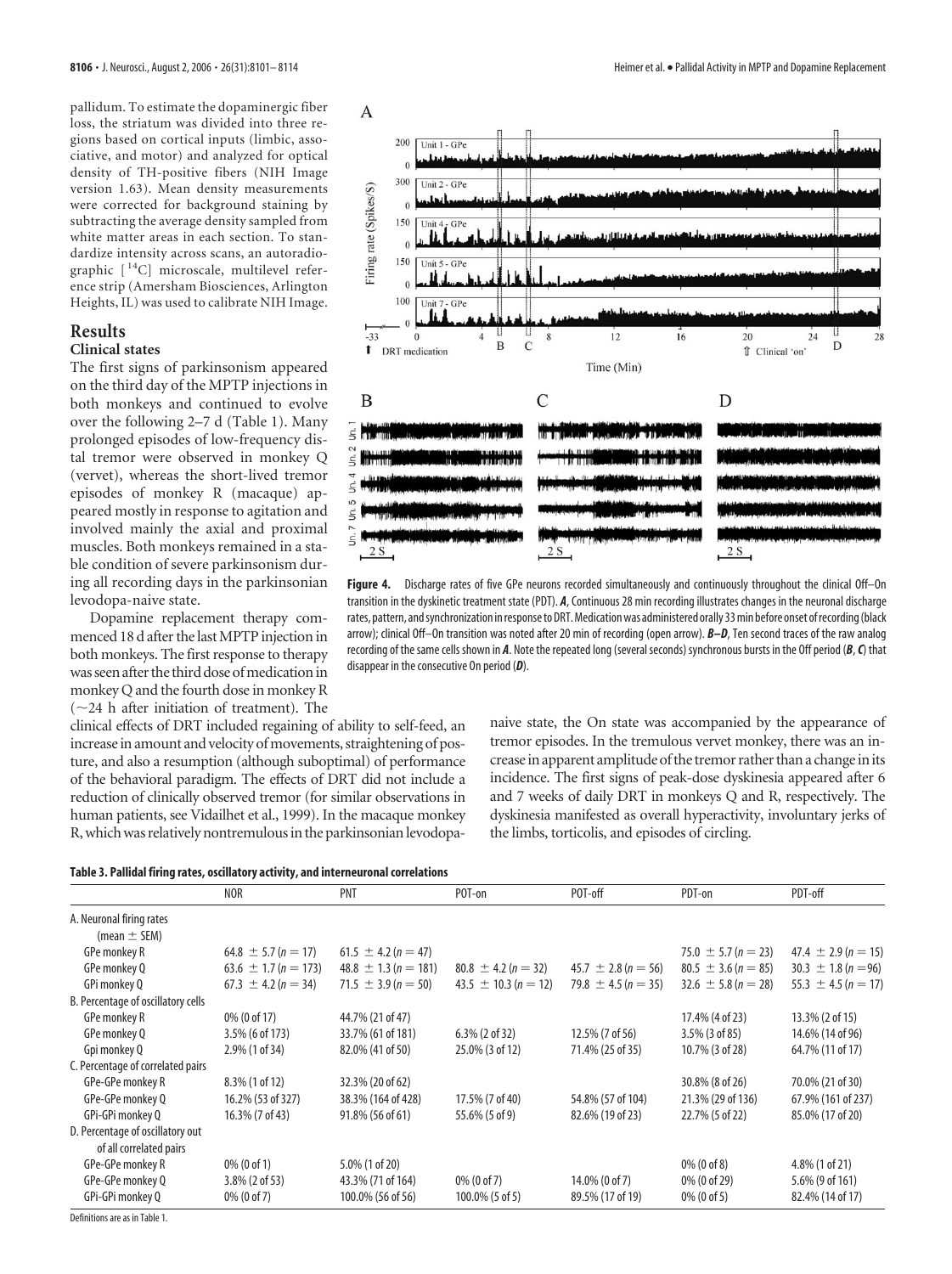

Figure 5. *A–C*, Summary of mean pallidal firing rates, fraction of oscillatory cells, and fraction of correlated neuronal pairs throughout the clinical states. A, GPe firing rates decrease in the dopaminedepleted states and increase in response to dopamine replacement. The opposite occurs in the neurons of the GPi. The error bars represent the SEM. Clinical state definitions are as in Figure 3. B, Fraction of 4.5–30 Hz oscillatory cells is increased in both nuclei after induction of parkinsonism but is more pronounced in the GPi. During Off periods of treatment, oscillatory level in the GPi remains high, whereas in the GPe it is significantly lower than the levodopa-naive state. C, Neuronal non-oscillatory (filled bars) and oscillatory (striped bars) correlation in the pallidum. Neuronal correlation in the GPe is mainly non-oscillatory. It is increased in all parkinsonian states and reversed to near normal levels in response to dopamine replacement. Non-oscillatory correlation level is gradually increased from the levodopa-naive parkinsonian state throughout the Off states of treatment. In the GPi, neuronal correlation is mostly oscillatory and reaches higher levels than in the GPe. The correlation level decreases only partially in the On state of optimal treatment and profoundly in the dyskinetic On state. *D*, The balance of GPe/GPineuronal activity that exists in the normal state is disrupted after MPTP and fails to be restored by DRT. The GPe/GPi rate ratio decreases in the parkinsonian states and overshoots in response to DRT. In all parkinsonian and treated states, single-cell oscillatory activity is stronger within the GPi. Whereas in the PNT and POT states the correlated activity within the GPi is considerably stronger than within GPe, in the PDT states the GPe/GPi correlation ratio approximates 1. The ordinate is given as a logarithmic scale.

#### **Histology**

In the control animals, there was dense TH immunoreactivity throughout the striatum (Fig. 1*A*). In contrast, both MPTPtreated animals had optical density measures close to 0 throughout the striatum, with the exception of the limbic region (Fig. 1*B*,*C*). At the microscopic level, few fibers remained in the dorsal striatum. The two MPTP animals did not differ with respect to TH fiber loss. Cell loss in the midbrain was almost complete in the ventral tier of the substantia nigra pars compacta. However, there were a few remaining cells in both animals. As expected (Song and Haber, 2000), the cells in the ventral tegmental area of the midbrain dopamine system remained relatively spared.

#### **Accelerometers and tremor**

Table 2 summarizes the total number of accelerometer recording days and the final number of accelerometers and segments used in the analysis. In the vervet monkey Q, the final number of accelerometry recordings used for the analysis was relatively low compared with the number of recording days attributable to the discarding of sessions with artifacts. Figure 2 presents an example of raw data and spectrograms of simultaneous recordings of four accelerometers in the vervet monkey Q during the levodopanaive parkinsonian state (Fig. 2*A*,*C*) and the On state of optimal treatment (Fig. 2*B*).

In the normal state, the percentage of tremulous segments was relatively low in both monkeys (Fig. 3*A*,*B*). There was only a mild increase in the fraction of tremulous segments after MPTP in the parkinsonian macaque monkey R, whereas in the vervet monkey Q, it increased drastically to  $\sim$  40% of the segments. Throughout the optimal and dyskinetic treatment states in monkey Q, the percentage of tremulous segments remained high during both the Off and On periods. In monkey R, there was a clear increase in percentage of tremor in response to DRT in the dyskinetic state, reaching an even higher level than in the levodopa-naive parkinsonian state.

The level of coherence between pairs of simultaneously recorded accelerometers in monkey Q is shown in Figure 3*C*. Along with the increase in the fraction of tremor segments, the interlimb coherence level also increased dramatically in the levodopanaive parkinsonian state. Nevertheless, after introduction of DRT, the coherence level decreased to the same level as in the normal state despite the sustained high percentage of tremor episodes. The high interlimb coherence in the levodopa-naive parkinsonian monkey and its absence in the treated monkey are illustrated in Figure 2, *A* and *B*, respectively, both between discrete tremor episodes and in the tremor waveforms within the episodes. Moreover, in the treated state, there was irregularity not only between accelerometers but also within the trace of each limb itself. These differences in the characteristics of the tremor were also reflected in the incidence of the different tremor frequencies in the six clinical states (Fig. 3*D*). Although in the levodopa-naive parkinsonian state of the vervet monkey Q there were two distinct tremor peaks at  $\sim$  6 and 11 Hz (Raz et al., 2000), the tremor frequencies in all treatment states were widely distributed.

#### **Neuronal firing rates**

An example of a continuous recording of five GPe units during the Off–On transition in the dyskinetic state is shown in Figure 4. The continuous recording displays the rate changes as well as modifications of discharge patterns in response to DRT. Consistent with previous reports, the GPe cells increased their firing rate drastically in response to the medication. In addition, whereas in the Off period the GPe cells discharged in a synchronized burst-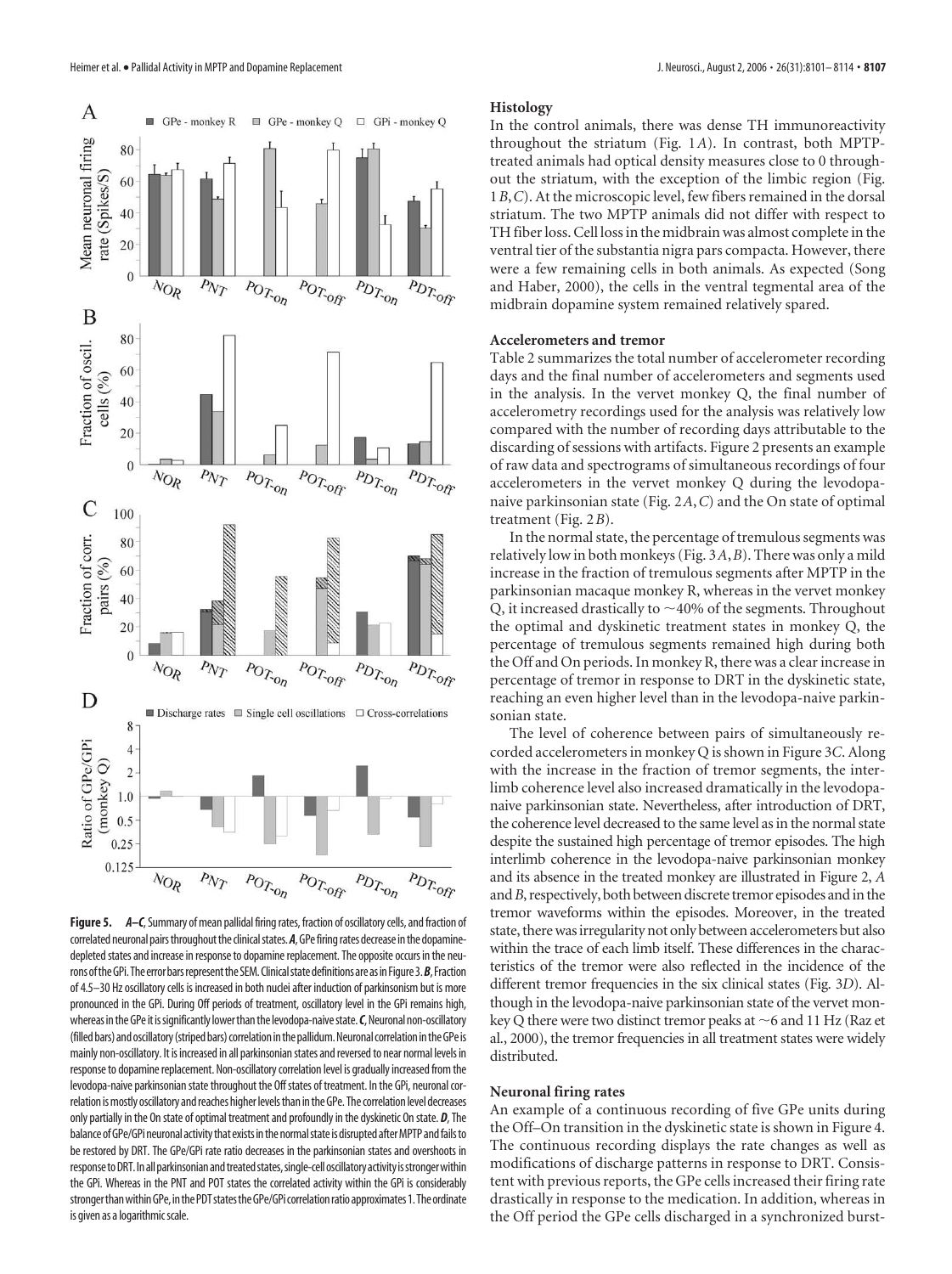|  |  | Table 4. Changes in firing rates, oscillatory firing patterns, and synchronization in pallidal neurons continuously recorded over the Off–On transition |  |
|--|--|---------------------------------------------------------------------------------------------------------------------------------------------------------|--|
|  |  |                                                                                                                                                         |  |

|                                                   | Optimal treatment state |                                      |                  |                   | Dyskinetic treatment state |              |                               |                 |                   |                 |  |
|---------------------------------------------------|-------------------------|--------------------------------------|------------------|-------------------|----------------------------|--------------|-------------------------------|-----------------|-------------------|-----------------|--|
| A. Firing rate                                    |                         |                                      |                  |                   |                            |              |                               |                 |                   |                 |  |
|                                                   | $\boldsymbol{n}$        | Net change <sup><math>a</math></sup> | Inc <sup>b</sup> | NC <sup>b</sup>   | $Dec^b$                    | $\mathsf{n}$ | Net change <sup>a</sup>       | $Inc^b$         | NC <sup>b</sup>   | $Dec^b$         |  |
| GPe                                               | 12                      | $\uparrow$ *1.6 (+36 spk/s)          | 9                | 3                 | 0                          | 44           | $\uparrow$ *2.2 (+38 spk/s)   | 37              | 3                 | 4               |  |
|                                                   |                         |                                      | (75%)            | (25%)             | (0% )                      |              |                               | (84%)           | (9% )             | (7%)            |  |
| GPi                                               | 4                       | $\downarrow$ *1.2 (-10 spk/s)        |                  |                   | 2                          | 4            | $\downarrow$ *1.8 (-27 spk/s) | 0               | 0                 | 4               |  |
|                                                   |                         |                                      | (25%)            | (25%)             | (50%)                      |              |                               | $(0\%)$         | (0% )             | $(100\%)$       |  |
| B. Oscillatory firing pattern <sup>c</sup>        |                         |                                      |                  |                   |                            |              |                               |                 |                   |                 |  |
|                                                   | $\eta$                  | Osc                                  | Osc              | No <sub>Osc</sub> | NoOsc                      | $\mathsf{n}$ | Osc                           | O <sub>SC</sub> | No0sc             | No0sc           |  |
|                                                   |                         |                                      | V                |                   | V                          |              |                               | ↓               |                   | V               |  |
|                                                   |                         | No <sub>Osc</sub>                    | Osc              | No <sub>Osc</sub> | Osc                        |              | No0sc                         | O <sub>SC</sub> | No <sub>Osc</sub> | O <sub>SC</sub> |  |
| GPe                                               | 12                      | 17%                                  | 8%               | 75%               | 0%                         | 44           | 12%                           | 2%              | 84%               | 2%              |  |
| GPi                                               | 4                       | 0%                                   | 75%              | 25%               | 0%                         | 4            | 0%                            | 50%             | 50%               | 0%              |  |
| C. Pairwise neuronal synchronization <sup>d</sup> |                         |                                      |                  |                   |                            |              |                               |                 |                   |                 |  |
|                                                   | $\eta$                  | Cor                                  | Cor              | NoCor             | NoCor                      | $\mathsf{n}$ | Cor                           | Cor             | NoCor             | NoCor           |  |
|                                                   |                         |                                      | V                |                   |                            |              |                               | ↓               |                   | ◡               |  |
|                                                   |                         | NoCor                                | Cor              | NoCor             | Cor                        |              | NoCor                         | Cor             | NoCor             | Cor             |  |
| GPe                                               | 13                      | 15%                                  | 15%              | 70%               | 0%                         | 101          | 46%                           | 26%             | 25%               | 3%              |  |
| GPi                                               | 5                       | 40%                                  | 40%              | 20%               | 0%                         | 2            | 100%                          | 0%              | 0%                | 0%              |  |

GPe continuously recorded cells are from both monkeys.

<sup>a</sup> The average change of firing rate for all continuously recorded cells. The change is expressed as the factor by which the average rate increased or decreased and by spikes per second (spk/s).

<sub>o</sub><br>The number of cells that decreased (Dec), increased (Inc), or did not change (NC) their discharge rate significantly after the medication. An increase or decrease of >10% from the baseline rate of the cell was conside The fraction of cells that changed their discharge pattern from oscillatory (Osc) to non-oscillatory (NoOsc), remained oscillatory, remained non-oscillatory, or changed their pattern from non-oscillatory to oscillatory in medication.

The fraction of neuronal pairs that changed their correlation mode from correlated (Cor) to noncorrelated (NoCor), remained correlated, remained noncorrelated, or changed their mode from noncorrelated to correlated in resp medication.

ing manner, under the influence of medication, this bursting activity subsided considerably.

Table 3*A* summarizes the mean firing rates of all GPe and GPi cells recorded in each clinical state. After MPTP treatment, GPe firing rates decreased only slightly in the macaque monkey R but significantly in the vervet monkey Q (Fig. 5*A*). During treatment, the GPe rates in the Off states continued to decrease in both monkeys so that, in the PDT-Off state, the GPe firing rates were significantly lower than those in the normal state in monkey R as well. In response to DRT (On states), the GPe rates increased significantly compared with the Off state in both monkeys and exceeded the normal state rates. The increase in GPi rates after MPTP was not significant; however, the GPi rates in the POT-Off state increased further and were marginally ( $p < 0.05$ ) significantly higher than in the normal state (Fig. 5*A*). In response to DRT, in both optimal and dyskinetic states, neuronal rates in the GPi decreased significantly and were also significantly lower than in the normal state. While in the normal state, the ratio of GPe to GPi mean neuronal firing rates approached 1; in all parkinsonian states, it decreased by nearly twofold (Fig. 5*D*). Conversely, in the optimal treatment On state, the mean GPe rates were almost twice the mean GPi rates, and this disparity was even larger in the dyskinetic On state. The results of the continuously (before and after the clinical influence of DRT) recorded neurons verify the population averages given above (Table 4*A*).

#### **Oscillatory activity of single neurons**

Figure 6 presents examples of raw analog traces, autocorrelation functions, power spectra, and spectrograms of oscillatory GPi (Fig. 6*A*,*B*) and GPe (Fig. 6*C*,*D*) cells during the levodopa-naive parkinsonian state (Fig. 6*A*,*C*) and Off state of optimal treatment (Fig. 6*B*,*D*). Table 3*B* summarizes the percentage of all 4.5–30 Hz oscillatory GPe and GPi cells in each clinical state. Figure 7 depicts two examples of the complex and dynamic relationships between the pallidal neuronal oscillations and the tremor. It should be noted that, although this analysis was conducted in the

levodopa-naive period when the tremor of different body segments is highly coherent (Fig. 3*C*), there is only a partial overlap in the times of oscillatory neuronal activity and tremor. In line with previous reports (Lemstra et al., 1999; Raz et al., 2000; Hurtado et al., 2005), these results support the hypothesis of dynamical functional connection between the basal ganglia networks involved in tremor generation and the skeleton–motor periphery.We therefore limited this paper to population level analysis of the tremor and the pallidal oscillations (see below).

After induction of parkinsonism, there was a significant increase in the percentage of oscillatory GPe cells in both monkeys (Fig. 5*B*). During Off states of the treatment phases, however, the fraction of oscillatory GPe cells was significantly lower than in the levodopa-naive parkinsonian state ( $p < 0.01$  for monkey Q and  $p < 0.05$  for monkey R). Although there was a small decrease in the fraction of oscillatory cells in response to DRT in the GPe of the vervet monkey Q, it was not significant in the optimal treatment and significant only at  $p < 0.05$  in the dyskinetic treatment. In the GPe of monkey R, there was no significant change in the fraction of oscillatory cells in response to DRT. The fraction of oscillatory GPe cells in the On states of treatment in both monkeys was not significantly different than in the normal state.

In the GPi of monkey Q, there was a vast increase in oscillatory activity after induction of parkinsonism (Fig. 5*B*). Nonetheless, in contrast to the GPe, the fraction of oscillatory GPi cells remained high in the Off periods of the treatment states and was not significantly different than in the levodopanaive parkinsonian state. Moreover, again in contrast to the GPe, in the GPi, there was a significant decrease in the fraction of oscillatory cells in response to DRT in both the optimal and dyskinetic treatment. The fact that rate changes in the two pallidal segments went in opposite directions, whereas the changes in oscillatory activity were in the same direction, rules out the possibility that detection of oscillations was merely an artifact of the rate changes.

In all parkinsonian states, the fraction of oscillatory cells in the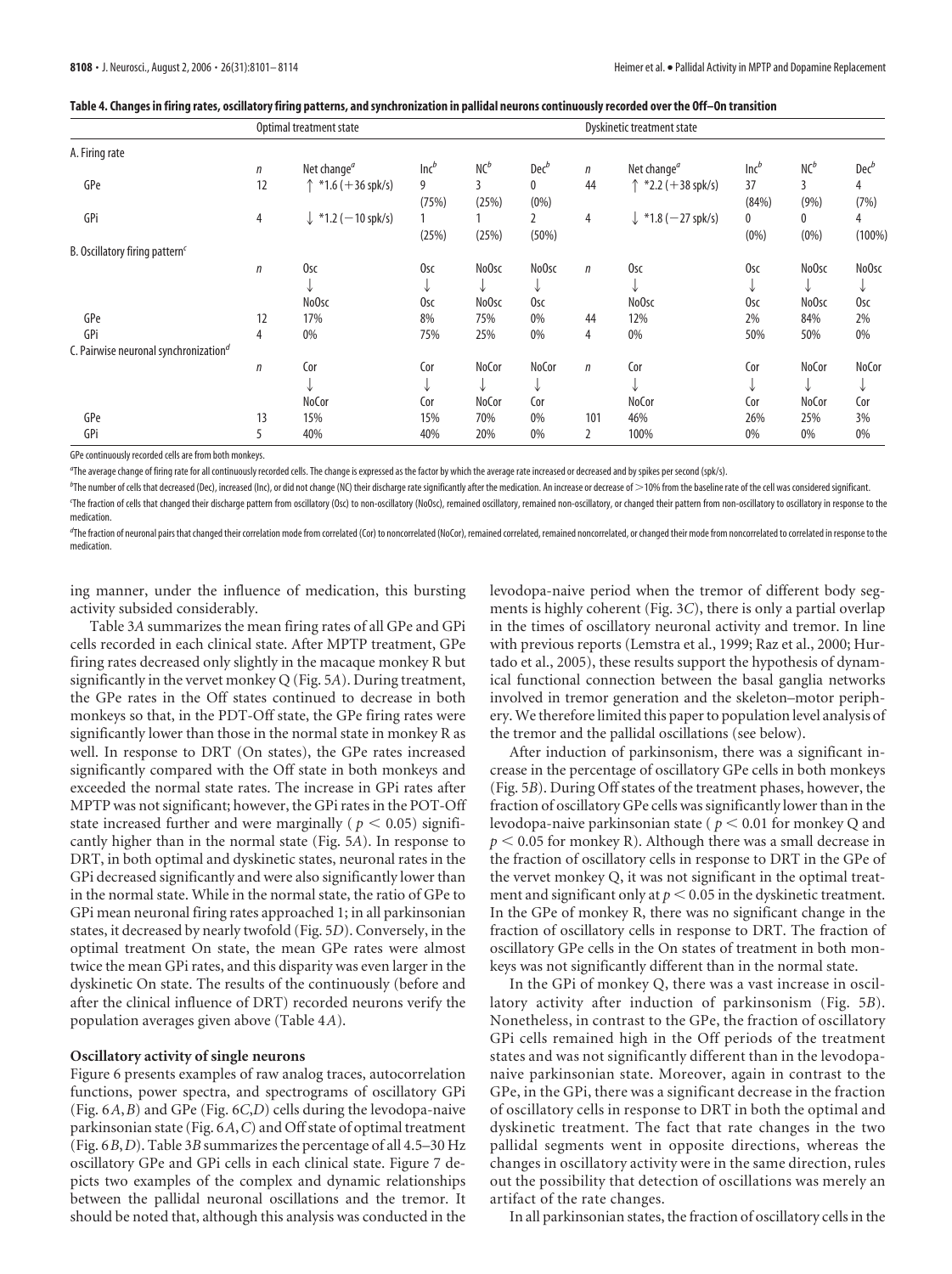

**Figure 6.** Examples of oscillatory activity of two GPi cells (*A*, *B*) and two GPe cells (*C*, *D*) of the vervet monkey Q during the levodopa-naive parkinsonian state (*A*,*C*) and optimal treatment Off state (*B*, *D*). For each unit, the top shows 2 s of raw analog signal. The bottom shows (from left to right) the autocorrelation, compensated (by shuffling) power spectrum, and spectrogram of the discharge of the cell. Ordinate of the autocorrelations, power spectra, and color bar of spectrograms appear at the same range for both GPi cells and both GPe cells. The examples illustrate the tendency of many GPi cells to exhibit strong  $\sim$  10 Hz oscillations compared with GPe cells that oscillate to a lesser extent and mostly at  $\sim$  6 Hz. Clinical state definitions are as in Figure 3.

GPi was more than twice that of the GPe (Fig. 5*D*). In the normal state, conversely, there was no significant difference between the oscillatory fractions within the GPe compared with the GPi. Examining the Off/On ratio of the fraction of oscillatory cells shows that the extent of the Off–On changes in oscillations was consistently larger in the GPi compared with the GPe. In addition, the magnitude of decrease in oscillatory percentage in response to DRT was larger in the dyskinetic treatment than in the optimal treatment in both nuclei.

The results of the cells recorded continuously over the Off–On transition are summarized in Table 4*B*. Most cells that were oscillatory in the Off state became non-oscillatory in the On state. Among all of the continuously recorded cells that were not oscillatory in the Off state, only one (a GPe cell in the dyskinetic state) became oscillatory in the On state.

The frequencies at which the pallidal cells oscillate are illustrated in Figure 8. The different frequency groups (Fig. 8*B*) were defined according to the clusters that are visible in Figure 8*A*. Whereas the dominant frequency of oscillations of GPe cells in both monkeys was between 4.5 and 7.5 Hz, in GPi cells the 7.5–13.5 Hz oscillations were more than twice as common as the 4.5–7.5 Hz group (see also Fig. 6). The tendency of GPe and GPi cells toward 6 and 10 Hz oscillations, respectively, was maintained throughout all of the parkinsonian states. Of all the oscillatory (4.5–30 Hz) GPe cells in monkeys Q and R, 63.4 and 70.4%, respectively, only oscillated at 4.5–7.5 Hz, 22.6 and 11.1% only oscillated at 7.5–13.5 Hz, and 11.8 and 14.8% oscillated at both frequency domains. The mean frequency of all GPe cells that oscillated between 4.5 and 7.5 Hz was 5.8 and 6.1 Hz for monkeys Q and R, respectively. Of all oscillatory (4.5–30 Hz) GPi cells in monkey Q, 69.5% only oscillated at 7.5–13.5 Hz, 13.4% only oscillated at 4.5–7.5 Hz, and 13.4% oscillated at both 4.5–7.5 and 7.5–13.5 Hz. The mean frequency of all 7.5–13.5 oscillations in the GPi of monkey Q was 10.4 Hz. The only notable difference in the frequency distribution between the different clinical states was a relatively higher fraction of 13.5–20 Hz oscillations in the GPi during On compared with Off states. Another qualitative difference between the neuronal oscillations of the GPe and GPi was the significantly ( $p < 0.01$ , Student's *t* test) higher relative power of all GPi oscillations in general and particularly the 7.5–13.5 Hz group (Fig. 6, compare *A*,*B* with *C*,*D* and Fig. 8). The high relative power peaks at  $\sim$ 10 Hz in the GPi (Fig. 8*A*) originated exclusively from the levodopa-naive parkinsonian

state and the Off state of optimal treatment.

We failed to find neuronal oscillations at 20–30 Hz in the autocorrelograms of either monkey. No gamma frequency oscillations (30 –100 Hz) were seen in monkey R. In monkey Q, a small fraction of cells oscillated at this rangein the normal state (1.2 and 5.9% of the GPe and GPi, respectively). Gamma oscillations were not detected in our spike trains in any other state, except in 2% of the GPi cells in the levodopa-naive parkinsonian state.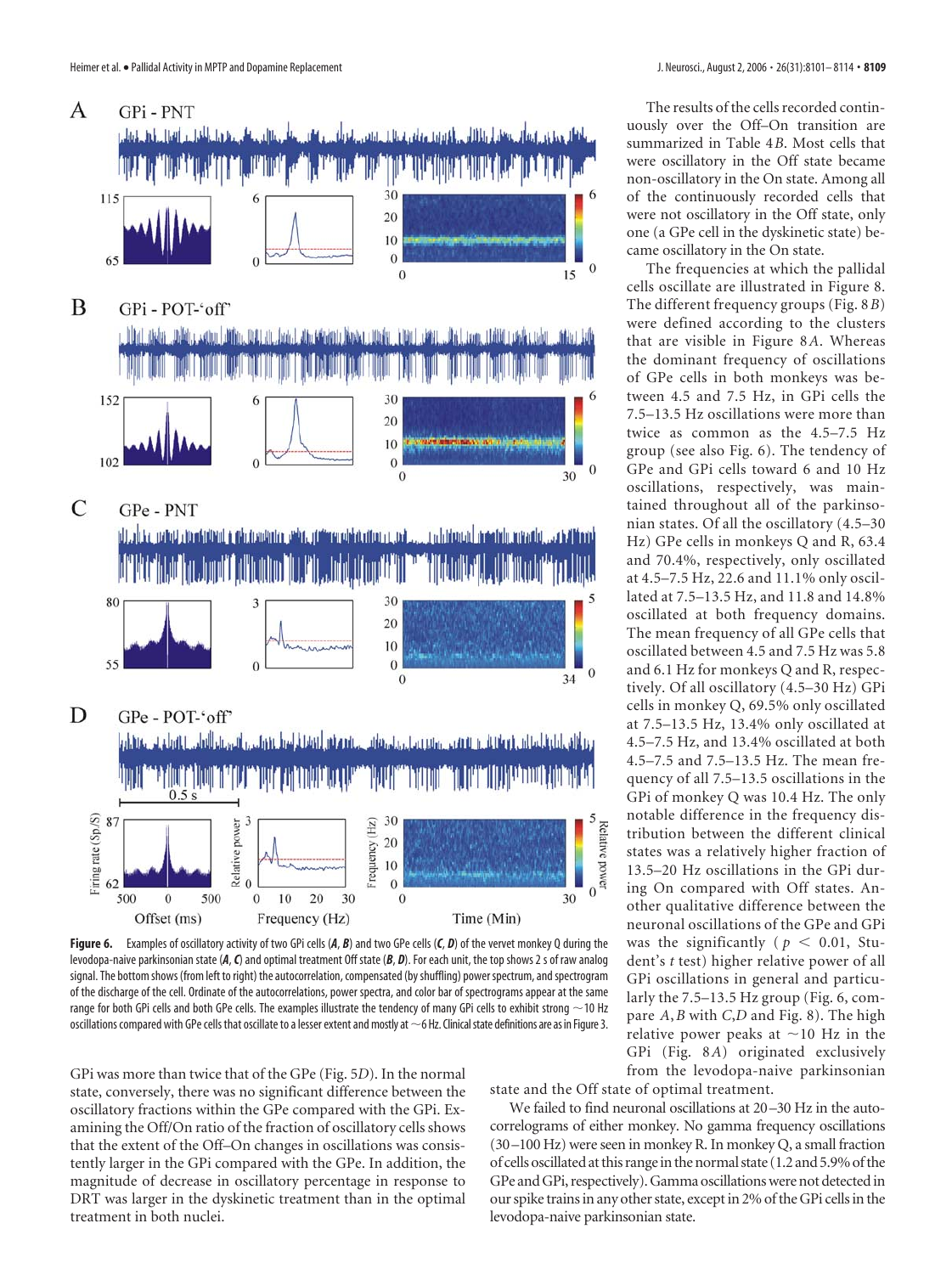### **Neuronal correlation**

Figure 9, *A* and *C*, illustrates oscillatory and non-oscillatory, respectively, peaked cross-correlogram and crossspectra matrices, indicating that both types of interneuronal correlation exist in the pallidum of the parkinsonian monkey. Figure 9, *B* and *D*, which shows the flattening of the cross-correlogram and cross-spectra matrices of the same cells after administration of medication, is an example of the decreased level of neuronal oscillatory and non-oscillatory correlation in response to DRT.

Table 3, *C* and *D*, summarizes the percentage of the correlated neuronal pairs within the GPe and GPi during each clinical state. Whereas in the normal state most neuronal pairs within the GPe of both monkeys were uncorrelated, after induction of parkinsonism, there was more than a twofold increase in the fraction of correlated pairs (Fig. 5*C*). Throughout the Off states of treatment, the percentage of correlated GPe pairs continued to increase, and, in the Off state of dyskinetic treatment, it was significantly higher than in the levodopa-naive parkinsonian state in both monkeys. In both monkeys, this increase in GPe correlation was attributable solely to a rise in non-oscillatory correlations. In response to DRT, the fraction of

correlated GPe pairs decreased significantly in both monkeys and was not significantly different than in the normal state. Although overall the level of correlation in the GPe during the levodopanaive parkinsonian state was similar for both monkeys, its characterization varied. In the tremulous vervet monkey Q, nearly half of all significant correlations were oscillatory, whereas in the nontremulous macaque monkey R, the oscillatory cross-correlations amounted to merely 5% of all significant correlations.

The correlation level in the normal GPi was low and nonoscillatory in nature, similar to that of the normal GPe (Fig. 5*C*). After induction of parkinsonism, the percentage of correlated GPi pairs increased dramatically by more than fivefold and consisted of oscillatory correlations alone. In contrast to the GPe, in the GPi there was no significant difference in the overall level of correlation between the levodopa-naive parkinsonian state and the Off states of treatment. However, like the GPe, there was a significant decrease in the relative fraction of oscillatory cross-correlations during the treatment Off states and emergence of non-oscillatory correlations that were nonexistent in the levodopa-naive parkinsonian state. Whereas in the GPe the response to DRT was similar in both optimal and dyskinetic treatment, in the GPi there was a clear difference. The decrease in correlations in the optimal On state was minimal and the correlation level remained significantly higher than in the normal state. Furthermore, all correlated pairs in this state exhibited oscillatory correlations. Conversely, in the dyskinetic On state, the GPi correlation level decreased to a near normal level and comprised nonoscillatory correlation exclusively.

Stable continuous recordings before and after the clinical in-



**Figure 7.** Examples of the complex temporal and spectral relationship between cell oscillations and tremor. *A* illustrates the same GPe cell shown in Figure 6C, and **B** illustrates the same GPi cell shown in Figure 6A (both are from monkey Q during the PNT state). On the left of each panel are the spectrogram of the neuronal activity, the spectrogram of a simultaneously recorded accelerometer, and their cross-spectrogram (from top to bottom). On the right of each panel are the corresponding auto- and cross-spectra.

fluence of DRT revealed similar effects to the population results. As with the population results, most pairs that were correlated in the Off state became uncorrelated in the On state. Only a few neuronal pairs that were not correlated in the Off state synchronized their activity after the Off–On transition (Table 4*C*).

The frequencies of the oscillatory cross-correlations are shown in Figure 8. In the GPi, consistent with single-cell oscillations, the main frequency was between 7.5 and 13.5 Hz, and oscillatory cross-correlations exceeded those of the GPe in both their incidence and strength. In the GPe, conversely, the main frequency of oscillatory cross-correlations was also between 7.5 and 13.5 Hz, in contrast to the 4.5–7.5 Hz oscillation that dominated the single-cell autocorrelations. Moreover, unlike the single-cell oscillations, 20 –30 Hz oscillatory cross-correlations were identified. Higher-frequency  $(>30$  Hz) oscillations were not found in our data.

# **Discussion**

In this study, we explored the role of oscillatory and nonoscillatory pallidal activity at the level of both single-cell and interneuronal correlation, throughout the clinical states of parkinsonism and DRT. We recorded the extracellular spiking activity from the GPe (of macaque and vervet monkeys) and GPi (of the vervet monkey only). We combined tremor accelerometry, multiple-electrode recordings, population correlation, and spectral analysis (Rivlin-Etzion et al., 2006) with continuous recording of the same cells through the Off–On transition. We produced and recorded from multiple clinical states similar to those observed in parkinsonian patients (akinetic-rigid vs tremordominant PD and optimal vs dyskinetic DRT) and compared these with normal control and levodopa-naive parkinsonian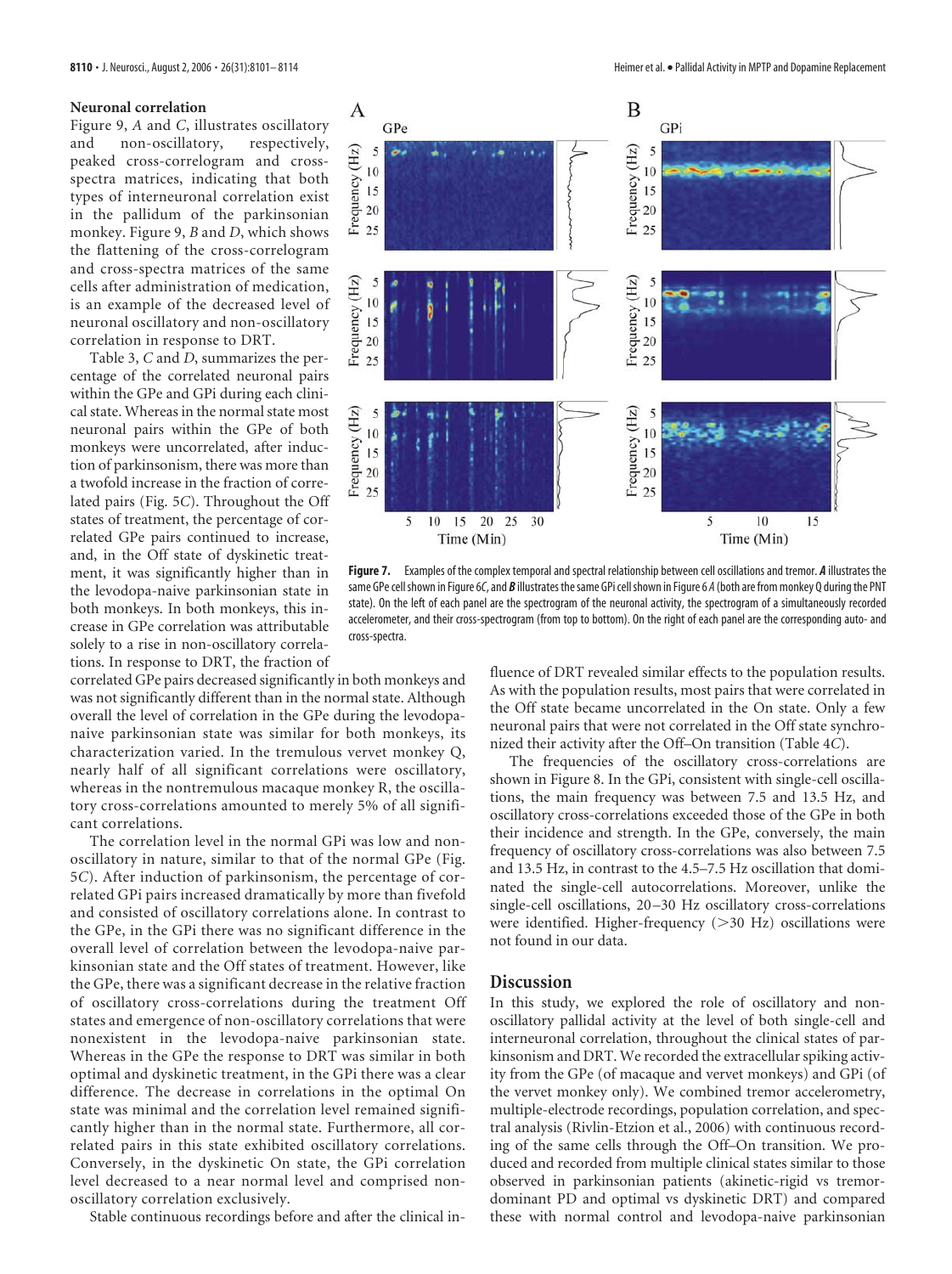

**Figure 8.** Relative power and frequency distribution of single-cell oscillations and pairwise oscillatory correlations. *A*, Plot of the relative power of the power spectra peaks of single-cell oscillations (top row) and pairwise oscillatory correlations (bottom row) as a function of their frequency. All significant 1–30 Hz peaks (possibly more than 1 peak for a single cell or a single neuronal pair) from all clinical states were included. The plot demonstrates the different frequency clusters, the higher relative power of GPi oscillations, and the appearance of the 20 –30 Hz oscillatory correlations compared with the absence of such frequencies in the single-cell oscillations. **B**, Frequency distribution of single-cell oscillations (top row) and oscillatory pairwise correlations (bottom row). The different frequency groups were defined according to the clusters seen in *A*. Units or neuronal pairs that oscillated in more than one frequency group were counted more than once. Despite the different dominant frequencies of single-cell oscillations within the GPe and GPi ( $\sim$ 6 and  $\sim$  10 Hz, respectively), in both nuclei the chief frequency of oscillatory correlations is  $\sim$  10

the balance between the neural activity (rate, pattern, and pairwise correlations) between the GPe and GPi is disrupted after MPTP treatment. These results therefore call for reappraisal of our current models of basal ganglia and Parkinson's disease pathophysiology (see below).

#### **Tremor analysis**

The tremor analysis confirms previous reports of an abundance of tremor episodes in the MPTP-treated vervet monkey compared with the relatively nontremulous macaque (Redmond et al., 1985; Bergman et al., 1994). In both monkeys, there was either no change or even an increase in the extent of the tremor in response to DRT. This phenomenon is occasionally observed in human patients (Vidailhet et al., 1999) and may be attributed to tremor masking by severe akinesia and rigidity. As in human studies (Hurtado et al., 2000; Raethjen et al., 2000; Ben-Pazi et al., 2001), the DRT states were characterized by a low coherence level between the tremor of the limbs even in Off states; however, in the levodopa-naive state, limb tremor was highly coherent. These results indicate (in line with the electrophysiological studies discussed below) that DRT causes major changes in the functional organization of the basal ganglia. The Off state of human parkinsonian patients, after many years of DRT, therefore may not represent a pure dopamine-depleted state; rather, it may be the result of complex interactions between natural compensatory processes for dopamine depletion, as well as the neuronal responses to chronic DRT.

#### **Neuronal firing rates**

In the analysis of neuronal firing rates in the levodopa-naive parkinsonian state, we only found a significant change in the discharge rate of GPe cells in the vervet monkey. These inconclusive results are in line with other primate studies (Boraud et al., 2002). Nevertheless, as in primate (Filion et al., 1991; Papa et al., 1999; Boraud et al., 2001) and human (Levy et al., 2001; Stefani et al., 2002) studies, the increase in GPe and decrease in GPi rates in response to DRT were robust. As a result, during the

states, which are lacking in human studies. Our fast-induction MPTP model might not exactly reflect the slow and progressive anatomical/biochemical compensatory changes in the basal ganglia that occur in idiopathic PD or in the slowprogressive MPTP models (Russ et al., 1991; Perez et al., 1994). However, it enabled prolonged recording over the multiple PD states in the same animal, including the state of levodopa-induced dyskinesia. Using these methods, we demonstrate that the tremor characteristics after exposure to DRT do not resemble those of the normal or the levodopa-naive state. Moreover,

Hz. Clinical state definitions are as in Figure 3.

Off periods, GPi rates were significantly higher than the GPe rates, whereas the opposite occurred in On periods.

## **Single-cell oscillations**

The low fraction of oscillatory cells in both nuclei significantly increased after induction of parkinsonism, and different degrees of decrease were observed in response to DRT. Nevertheless, notable differences were found between the neuronal oscillations of the two pallidal nuclei. In the GPi, the high oscillatory level was maintained throughout the DRT-Off states, whereas in the GPe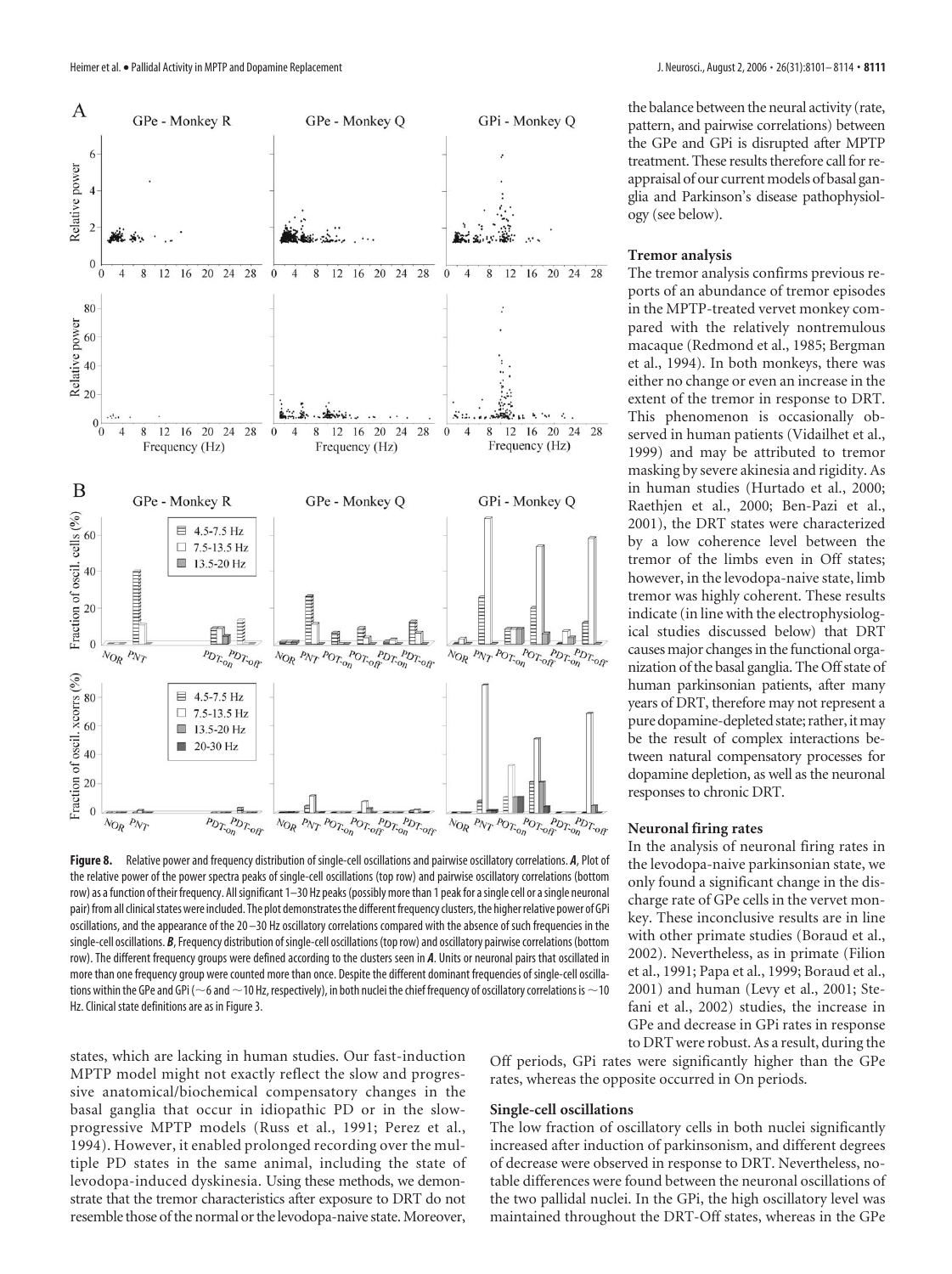of both monkeys, it was significantly lower during the DRT-Off states compared with the levodopa-naive parkinsonian state. Throughout all MPTP and DRT states, the fraction and relative power of oscillatory cells within the GPi was higher than that of the GPe, and the dominant frequency of single-cell oscillations in the GPi was 7.5– 13.5 Hz compared with 4.5–7.5 Hz in the GPe. The small fraction of cells oscillating in more than one frequency and the uneven distribution of the two main frequencies between the GPe and GPi may indicate that each frequency results from genuine physiological characteristics of the cells or the network rather than from a harmonic artifact of the spectral analysis.

Human studies have reported a high fraction of GPi cells oscillating at the tremor frequency (Hutchinson et al., 1997b); however, recent primate (Raz et al., 2000) and human (Hurtado et al., 1999, 2005; Lemstra et al., 1999) studies show that these oscillations are not fully coherent with the simultaneous recorded tremor. Our results also reveal several discrepancies between the pallidal oscillations and the tremor. Moreover, comparison of the GPe activity in the tremulous and nontremulous animals implies that the formation of oscillatory correlations rather than single-cell oscillations plays a major role in tremor generation. We demonstrate that, in contrast to similar fractions of oscillatory cells and correlated pairs in the GPe of both animals in the levodopa-naive state, most pairwise correlations in the nontremulous macaque are non-oscillatory, whereas in the tremulous vervet, nearly half are oscillatory. However, these findings are population based and circumstantial; therefore, additional



Figure 9. Example of the decrease in neuronal synchronization in response to DRT. In each panel, the left bottom triangle is the cross-correlogram matrix, and the right top triangle is the cross-spectra matrix. *A*, *B*, Prominent oscillatorysynchronization in the Off period of optimal treatment state (*A*) is significantly decreased after response to the medication (*B*). The matrices were constructed based on the continuous simultaneous recordings of two GPe cells and three GPi cells during Off period and the subsequentOn period 22min later.*C*,*D*,Wide peaks of non-oscillatorysynchronization intheOff period(*C*) of dyskinetictreatment state are flattened after response to the medication (*D*). The matrices were constructed based on the continuous simultaneous recordings of the same five GPe cells shown in Figure 4, during the Off period and the subsequent On period 26 min later. The ordinate of the conditional firing rate is expressed in the same range of  $\pm$  12 spikes/s around the average firing rate. The ordinate of the relative power is also the same for all cross-spectra in *A* and *B* (0 –35 Hz) and for all cross-spectra in *C*and *D* (0 –20 Hz).

studies are needed to evaluate the specific temporal relationships between single or assembly neuronal oscillations and the tremor phenomenon.

## **Interneuronal correlations**

In line with previous MPTP studies (Nini et al., 1995; Raz et al., 2000), we found an increased level of pairwise neuronal correlations in both pallidal segments after MPTP treatment. This abnormal synchronization decreased by a variable extent in response to DRT. The disparity between the two pallidal nuclei was also present in terms of interneuronal correlations. In contrast to the similarly low interneuronal synchronization in both GPe and GPi in the normal state, after MPTP, the level of neuronal synchronization in the GPi significantly exceeded that of the GPe. Moreover, whereas neuronal correlations in the GPe were mostly non-oscillatory, the vast majority of correlated GPi pairs exhibited  $\sim$ 10 Hz oscillatory correlations.

A recent study in human patients only found oscillatory single-cell activity and interneuronal synchronization in tremulous patients and failed to find any non-oscillatory correlations (Levy et al., 2002). These results may imply that the oscillatory correlation is merely a byproduct of the tremor or independent oscillators with similar frequencies. We found a significant fraction of non-oscillatory synchronization in our recordings. Additional findings presented here indicating different frequency regimens for the autocorrelation and cross-correlation functions, as well as distinct modulation of the tremor, single-cell, and interneuronal oscillations by the DRT further suggest that the increased neuronal synchronization within the pallidum is not simply a reflection of tremor or single-cell oscillations.

## **Neuronal substrates of levodopa-induced dyskinesia**

A major aim of our study was to characterize the physiological differences in neuronal activity during optimal and dyskinetic treatment. Our results are in line with a previous study that found lower neuronal rates in the GPi during dyskinetic On compared with optimal On (Papa et al., 1999). In addition, we show that the imbalance of GPe/GPi firing rates in response to DRT is further increased in the dyskinetic On state. We found a more pronounced Off–On decrease in oscillatory activity in the dyskinetic state in both pallidal nuclei. Similarly, the relative proportion of oscillatory correlations was lower in the dyskinetic On state. After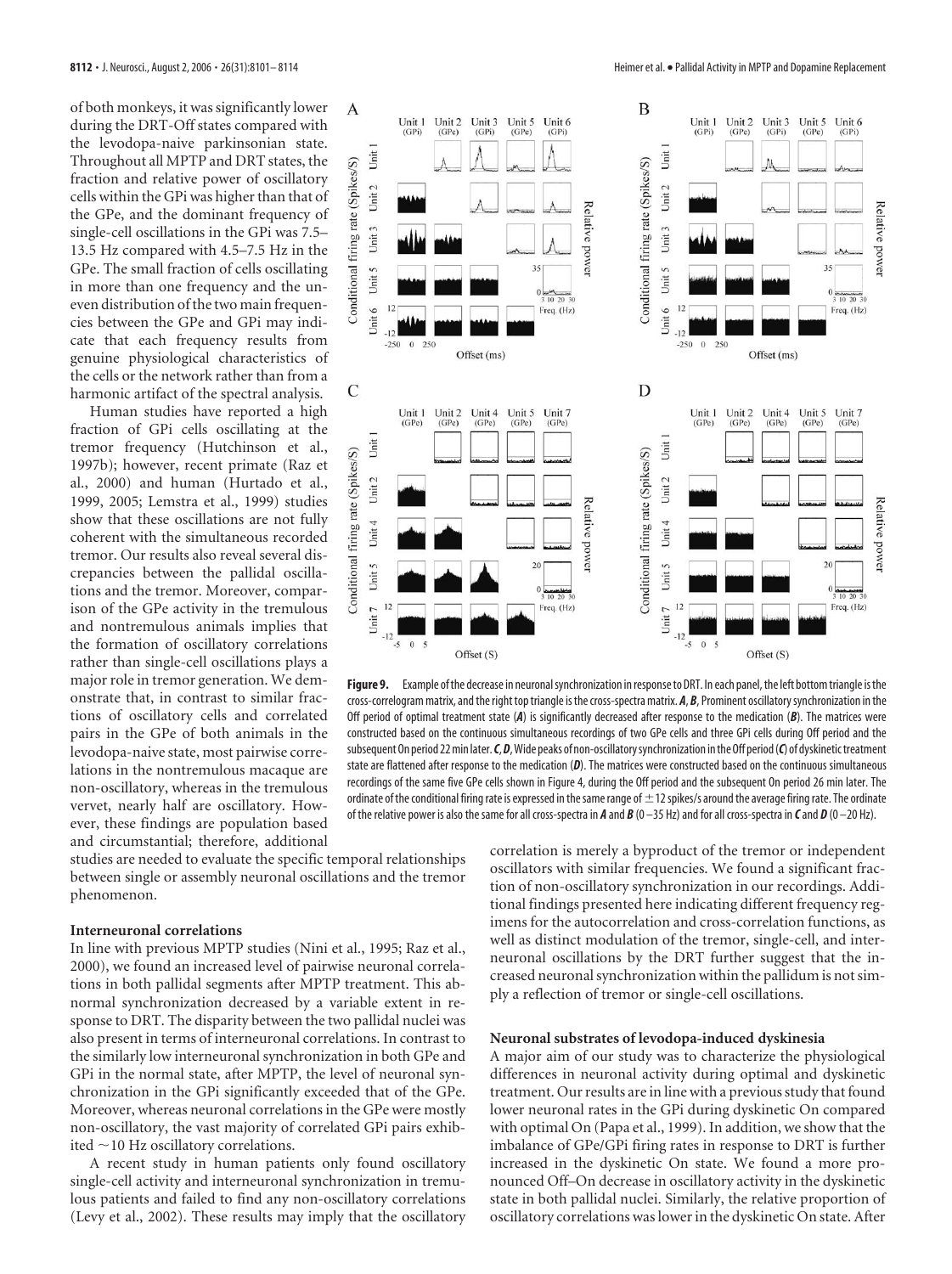introduction of DRT, prolonged synchronous bursts of GPe neurons appeared in the Off states and were considerably more prominent after the development of dyskinesia. We propose that the weakening of network oscillations within the GPi in the dyskinetic state enables the emerging of bursting activity in the GPe or other structures such as the thalamus to manifest in the form of dyskinesia. The occurrence of dyskinesia during On rather than Off periods can be attributed to the concurrent decrease of GPi rates, which further reduces its inhibitory effect.

We conclude that dopamine depletion and replacement therapy result in changes in many aspects of neural activity (e.g., rate, pattern, and synchronization) over the whole basal ganglia cortical networks; consequently, the GPe/GPi balance that exists in the normal state (in these three aspects of neuronal activity) is disturbed and fails to reinstate thereafter. Recent studies (Bolam et al., 2000; Lee et al., 2004; Levesque and Parent, 2005) have indicated that the GPe should not be considered as a simple relay structure in the indirect striatopallidal pathway. Rather, the GPe plays a major role in the control of the entire basal ganglia circuitry. Nevertheless, despite the strong inhibitory projections from the GPe to the GPi (Hazrati et al., 1990; Bolam et al., 2000), the GPe activity does not impose mirror changes in the GPi neuronal activity. Our results, demonstrating disruption of the GPe/ GPi balance after MPTP and DRT, suggest that this imbalance is a hallmark of the pathophysiology of parkinsonism and DRT. They further indicate that chronic DRT may cause additional abnormal organization of the basal ganglia networks beyond the effects of dopamine depletion. Future attempts at improving invasive therapies of human patients with advanced PD and DRT side effects should therefore aim at restoring the full spectrum of normal GPe and GPi activity.

#### **References**

- Albin RL, Young AB, Penney JB (1989) The functional anatomy of basal ganglia disorders. Trends Neurosci 12:366 –375.
- Aziz TZ, Peggs D, Sambrook MA, Crossman AR (1991) Lesion of the subthalamic nucleus for the alleviation of 1-methyl-4-phenyl-1,2,3,6 tetrahydropyridine (MPTP)-induced parkinsonism in the primate. Mov Disord 6:288 –293.
- Bar-Gad I, Ritov Y, Bergman H (2001) Failure in identification of overlapping spikes from multiple neuron activity causes artificial correlations. J Neurosci Methods 107:1–13.
- Ben-Pazi H, Bergman H, Goldber JA, Giladi N, Hansel D, Reches A, Simon ES (2001) Synchrony of rest tremor in multiple limbs in parkinson's disease: evidence for multiple oscillators. J Neural Transm 108:287–296.
- Bergman H, Wichmann T, DeLong MR (1990) Reversal of experimental parkinsonism by lesions of the subthalamic nucleus. Science 249:1436 –1438.
- Bergman H, Wichmann T, Karmon B, DeLong MR (1994) The primate subthalamic nucleus. II. Neuronal activity in the MPTP model of parkinsonism. J Neurophysiol 72:507–520.
- Bergman H, Feingold A, Nini A, Raz A, Slovin H, Abeles M, Vaadia E (1998) Physiological aspects of information processing in the basal ganglia of normal and parkinsonian primates. Trends Neurosci 21:32–38.
- Bloomfield P (1976) Fourier analysis of time series: an introduction. New York: Wiley.
- Bolam JP, Hanley JJ, Booth PA, Bevan MD (2000) Synaptic organisation of the basal ganglia. J Anat 196:527–542.
- Boraud T, Bezard E, Guehl D, Bioulac B, Gross C (1998) Effects of L-DOPA on neuronal activity of the globus pallidus externalis (GPe) and globus pallidus internalis (GPi) in the MPTP-treated monkey. Brain Res 787:157–160.
- Boraud T, Bezard E, Bioulac B, Gross CE (2001) Dopamine agonist-induced dyskinesias are correlated to both firing pattern and frequency alterations of pallidal neurones in the MPTP-treated monkey. Brain 124:546 –557.
- Boraud T, Bezard E, Bioulac B, Gross CE (2002) From single extracellular unit recording in experimental and human Parkinsonism to the develop-

ment of a functional concept of the role played by the basal ganglia in motor control. Prog Neurobiol 66:265–283.

- Brillinger DR (1981) Time series– data analysis and theory. San Francisco: Holden-Day.
- Contreras CM, Mexicano G, Guzman-Flores CA (1981) Stereotaxic brain atlas of the green monkey (Cercopithecus Aethiops Aethiops). Bol Est Med Biol 31:383–428.
- DeLong MR (1990) Primate models of movement disorders of basal ganglia origin. Trends Neurosci 13:281–285.
- Doudet DJ, Gross C, Arluison M, Bioulac B (1990) Modifications of precentral cortex discharge and EMG activity in monkeys with MPTP-induced lesions of DA nigral neurons. Exp Brain Res 80:177–188.
- Filion M, Tremblay L (1991) Abnormal spontaneous activity of globus pallidus neurons in monkeys with MPTP-induced parkinsonism. Brain Res 547:142–151.
- Filion M, Tremblay L, Bedard PJ (1991) Effects of dopamine agonists on the spontaneous activity of globus pallidus neurons in monkeys with MPTPinduced parkinsonism. Brain Res 547:152–161.
- Goldberg JA, Boraud T, Maraton S, Haber SN, Vaadia E, Bergman H (2002) Enhanced synchrony among primary motor cortex neurons in the 1-methyl-4-phenyl-1,2,3,6-tetrahydropyridine primate model of Parkinson's disease. J Neurosci 22:4639 –4653.
- Hazrati LN, Parent A, Mitchell S, Haber SN (1990) Evidence for interconnections between the two segments of the globus pallidus in primates: a PHA-L anterograde tracing study. Brain Res 533:171–175.
- Heimer G, Bar-Gad I, Goldberg JA, Bergman H (2002) Dopamine replacement therapy reverses abnormal synchronization of pallidal neurons in the 1-methyl-4-phenyl-1,2,3,6-tetrahydropyridine primate model of parkinsonism. J Neurosci 22:7850 –7855.
- Hoehn MM, Yahr MD (1967) Parkinsonism: onset, progression and mortality. Neurology 17:427–442.
- Hurtado JM, Gray CM, Tamas LB, Sigvardt KA (1999) Dynamics of tremorrelated oscillations in the human globus pallidus: a single case study. Proc Natl Acad Sci USA 96:1674 –1679.
- Hurtado JM, Lachaux JP, Beckley DJ, Gray CM, Sigvardt KA (2000) Interand intralimb oscillator coupling in parkinsonian tremor. Mov Disord 15:683–691.
- Hurtado JM, Rubchinsky LL, Sigvardt KA, Wheelock VL, Pappas CT (2005) Temporal evolution of oscillations and synchrony in GPi/muscle pairs in Parkinson's disease. J Neurophysiol 93:1569 –1584.
- Hutchinson WD, Levy R, Dostrovsky JO, Lozano AM, Lang AE (1997a) Effects of apomorphine on globus pallidus neurons in parkinsonian patients. Ann Neurol 42:767–775.
- Hutchinson WD, Lozano AM, Tasker RR, Lang AE, Dostrovsky JO (1997b) Identification and characterization of neurons with tremor- frequency activity in human globus pallidus. Exp Brain Res 113:557–563.
- Imbert C, Bezard E, Guitraud S, Boraud T, Gross CE (2000) Comparison of eight clinical rating scales used for the assessment of MPTP-induced parkinsonism in the Macaque monkey. J Neurosci Methods 96:71–76.
- Krack P, Batir A, Van Blercom N, Chabardes S, Fraix V, Ardouin C, Koudsie A, Limousin PD, Benazzouz A, Lebas JF, Benabid AL, Pollak P (2003) Five-year follow-up of bilateral stimulation of the subthalamic nucleus in advanced Parkinson's disease. N Engl J Med 349:1925–1934.
- Kumar R, Lang AE, Rodriguez-Oroz MC, Lozano AM, Limousin P, Pollak P, Benabid AL, Guridi J, Ramos E, van der Linden C, Vandewalle A, Caemaert J, Lannoo E, van den Abbeele D, Vingerhoets G, Wolters M, Obeso JA (2000) Deep brain stimulation of the globus pallidus pars interna in advanced Parkinson's disease. Neurology 55:S34 –S39.
- Lang AE, Lozano AM, Montgomery E, Duff J, Tasker R, Hutchinson W (1997) Posteroventral medial pallidotomy in advanced Parkinson's disease. N Engl J Med 337:1036-1042.
- Lee CR, Abercrombie ED, Tepper JM (2004) Pallidal control of substantia nigra dopaminergic neuron firing pattern and its relation to extracellular neostriatal dopamine levels. Neuroscience 129:481–489.
- Lemstra AW, Verhagen ML, Lee JI, Dougherty PM, Lenz FA (1999) Tremor-frequency (3–6 Hz) activity in the sensorimotor arm representation of the internal segment of the globus pallidus in patients with Parkinson's disease. Neurosci Lett 267:129 –132.
- Levesque M, Parent A (2005) The striatofugal fiber system in primates: a reevaluation of its organization based on single-axon tracing studies. Proc Natl Acad Sci USA 102:11888 –11893.
- Levy R, Hazrati LN, Herrero MT, Vila M, Hassani OK, Mouroux M, Ruberg